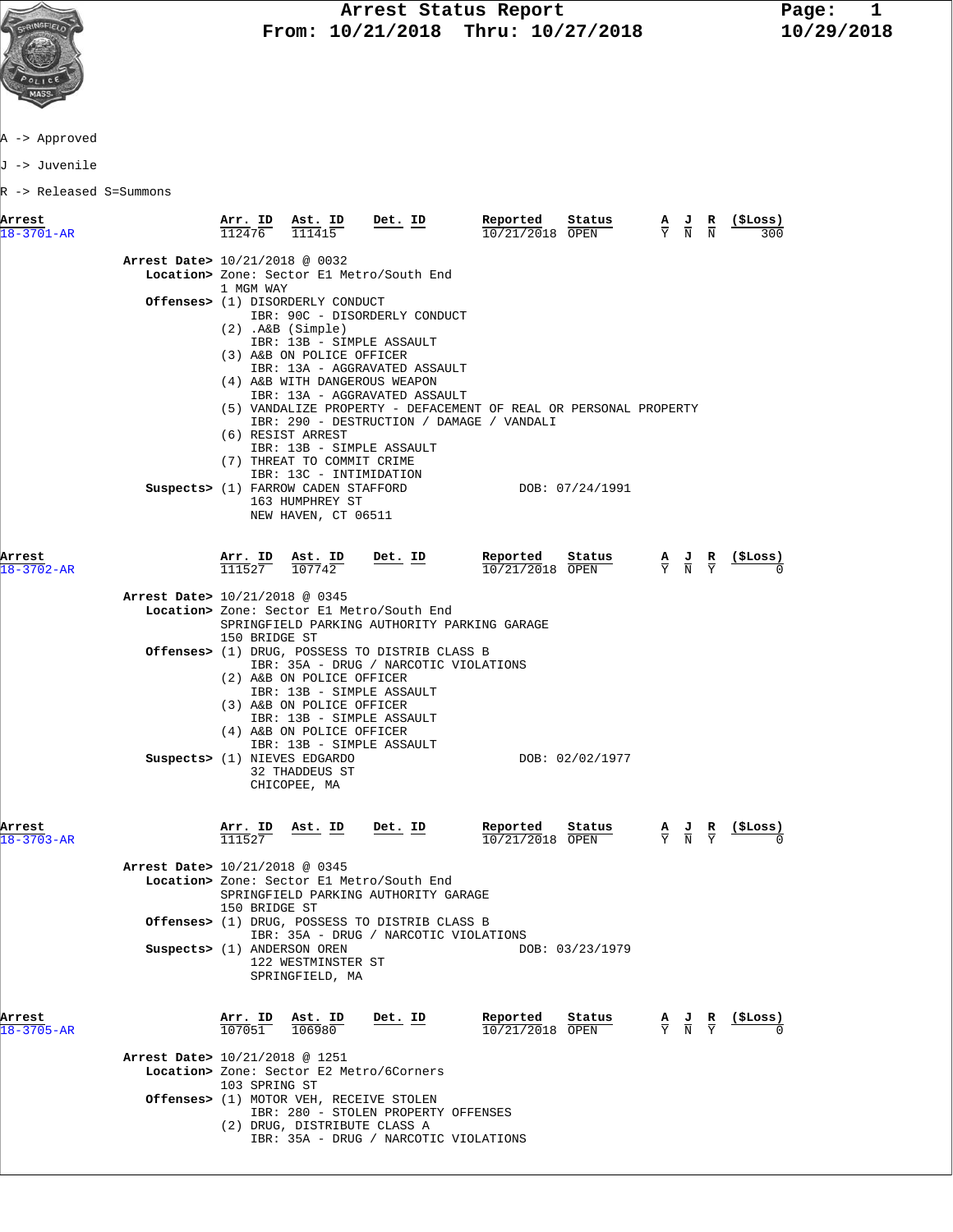| A -> Approved              |                                                                                                                                                  |                                                                                                                        |                                          |                                        |                                                                                                 |                 |
|----------------------------|--------------------------------------------------------------------------------------------------------------------------------------------------|------------------------------------------------------------------------------------------------------------------------|------------------------------------------|----------------------------------------|-------------------------------------------------------------------------------------------------|-----------------|
| J -> Juvenile              |                                                                                                                                                  |                                                                                                                        |                                          |                                        |                                                                                                 |                 |
| R -> Released S=Summons    | Suspects> (1) CRUZ-MOLINA LUIS K                                                                                                                 | 131 SPRING ST Apt. #3D<br>SPRINGFIELD, MA 01105                                                                        |                                          | DOB: 04/24/1999                        |                                                                                                 |                 |
| Arrest<br>18-3706-AR       | $\frac{\text{Arr.}}{\text{S265}}$ ID<br>$\frac{\texttt{Ast.}}{112481}$                                                                           | Det. ID                                                                                                                | Reported<br>$10/21/2018$ OPEN            | Status                                 | $\frac{\mathbf{A}}{\mathbf{Y}}$ $\frac{\mathbf{J}}{\mathbf{N}}$ $\frac{\mathbf{R}}{\mathbf{Y}}$ | <u>(ŞLoss)</u>  |
|                            | Arrest Date> 10/21/2018 @ 1456<br>Location> Zone: Sector E2 Metro/6Corners<br>MASON WRIGHT RETIREMENT COMMUNITY<br>74 WALNUT ST                  |                                                                                                                        |                                          |                                        |                                                                                                 |                 |
|                            | <b>Offenses&gt;</b> (1) TRESPASS                                                                                                                 |                                                                                                                        | IBR: 90J - TRESPASS OF REAL PROPERTY     |                                        |                                                                                                 |                 |
|                            | Suspects> (1) KITT MARVIN TYRONE<br>52 AVON PL                                                                                                   | SPRINGFIELD, MA 01105                                                                                                  |                                          | DOB: 03/20/1959                        |                                                                                                 |                 |
| Arrest<br>$18 - 3709 - AR$ | $\frac{\text{Arr.}}{112458}$ $\frac{\text{Ast.}}{100136}$                                                                                        | $Det. ID$                                                                                                              | Reported<br>10/21/2018 OPEN              | $\frac{\text{Status}}{\text{EXAMPLE}}$ | $\frac{\mathbf{A}}{\mathbf{Y}}$ $\frac{\mathbf{J}}{\mathbf{N}}$ $\frac{\mathbf{R}}{\mathbf{Y}}$ | <u>(\$Loss)</u> |
|                            | Arrest Date> 10/21/2018 @ 1920<br>Location> Zone: Sector F2 Old&Upper Hill<br>BURGER KING #2<br>489 STATE ST                                     |                                                                                                                        |                                          |                                        |                                                                                                 |                 |
|                            | <b>Offenses&gt;</b> (1) TRESPASS<br>(2) DISORDERLY CONDUCT                                                                                       | IBR: 90C - DISORDERLY CONDUCT                                                                                          | IBR: 90J - TRESPASS OF REAL PROPERTY     |                                        |                                                                                                 |                 |
|                            | Suspects> (1) WEAVER DERMONT<br>26 NORTHAMPTON AVE<br>SPRINGFIELD, MA                                                                            |                                                                                                                        |                                          | DOB: 10/20/1961                        |                                                                                                 |                 |
| Arrest<br>$18 - 3710 - AR$ | $\frac{\texttt{Arr.}}{101483}$<br>$\frac{\texttt{Ast.}}{111388}$                                                                                 | <u>Det. ID</u>                                                                                                         | Reported<br>$10/21/2018$ OPEN            | Status                                 | $\frac{\mathbf{A}}{\mathbf{Y}}$ $\frac{\mathbf{J}}{\mathbf{N}}$ $\frac{\mathbf{R}}{\mathbf{Y}}$ | <u>(\$Loss)</u> |
|                            | Arrest Date> 10/21/2018 @ 2001<br>Location> Zone: Sector F2 Old&Upper Hill<br>NE SECTOR<br>121 MIDDLESEX ST                                      |                                                                                                                        |                                          |                                        |                                                                                                 |                 |
|                            | <b>Offenses&gt;</b> (1) ASSAULT TO MURDER<br>(2) .A&B (Simple)<br>(3) ASSAULT TO MURDER<br>(4) WITNESS, INTIMIDATE<br>(5) THREAT TO COMMIT CRIME | IBR: 13A - AGGRAVATED ASSAULT<br>IBR: 13B - SIMPLE ASSAULT<br>IBR: 13A - AGGRAVATED ASSAULT<br>IBR: 13C - INTIMIDATION |                                          |                                        |                                                                                                 |                 |
|                            | Suspects> (1) WHITE MATTHEW ALLEN<br>121 MIDDLESEX ST<br>SPRINGFIELD, MA                                                                         | IBR: 13C - INTIMIDATION                                                                                                |                                          | DOB: 01/01/1982                        |                                                                                                 |                 |
| Arrest<br>18-3711-AR       | $\frac{\texttt{Arr.}}{\texttt{R546}}$ ID<br>$\frac{\text{Ast. ID}}{111415}$                                                                      | Det. ID                                                                                                                | Reported<br>$\overline{10/21/2018}$ OPEN | Status                                 | $\frac{\mathbf{A}}{\mathbf{Y}}$ $\frac{\mathbf{J}}{\mathbf{N}}$ $\frac{\mathbf{R}}{\mathbf{Y}}$ | (ŞLoss)         |
|                            | Arrest Date> 10/21/2018 @ 2030<br>Location> Zone: Sector El Metro/South End<br>1 MGM WAY<br>Offenses> (1) DEFAULT WARRANT                        |                                                                                                                        |                                          |                                        |                                                                                                 |                 |
|                            | (2) DEFAULT WARRANT                                                                                                                              | IBR: 90Z - ALL OTHER OFFENSES                                                                                          |                                          |                                        |                                                                                                 |                 |

- IBR: 90Z ALL OTHER OFFENSES (3) DEFAULT WARRANT
- IBR: 90Z ALL OTHER OFFENSES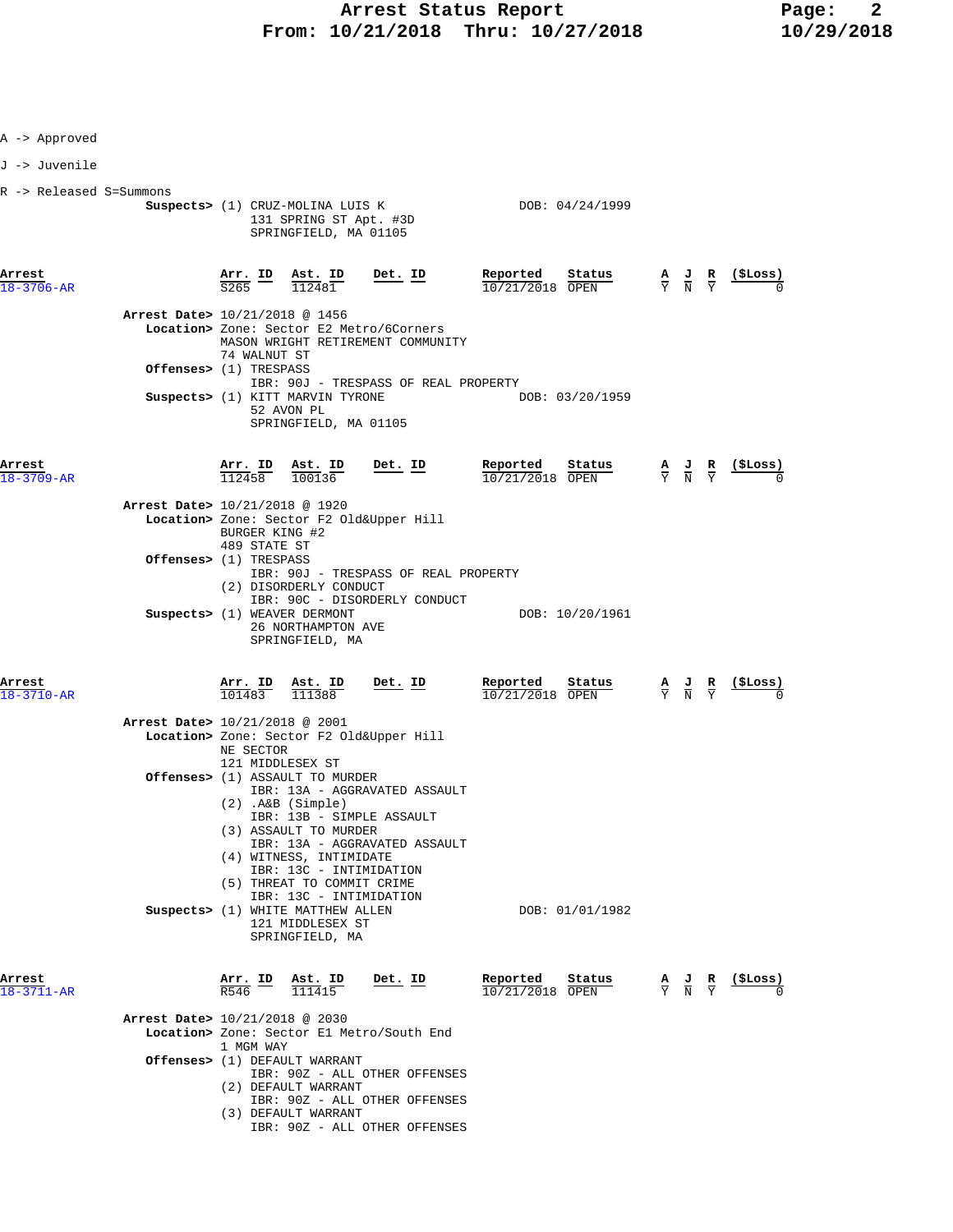| Arrest<br>18-3718-AR                                  |                                                                    | $\frac{\texttt{Arr.}}{\texttt{B034}}$ ID | $\frac{\texttt{Ast.}}{\texttt{D495}}$ ID                                                                                                                                                                                                                                                                                                                                                                                                                                                                                                                                                                                                                                                                                     | Det. ID                       | Reported<br>10/22/2018 OPEN | Status                                                                                                                                          |                                           |                                                                                                 | $\frac{A}{Y}$ $\frac{J}{N}$ $\frac{R}{Y}$ $\frac{($Loss)}{0}$ |
|-------------------------------------------------------|--------------------------------------------------------------------|------------------------------------------|------------------------------------------------------------------------------------------------------------------------------------------------------------------------------------------------------------------------------------------------------------------------------------------------------------------------------------------------------------------------------------------------------------------------------------------------------------------------------------------------------------------------------------------------------------------------------------------------------------------------------------------------------------------------------------------------------------------------------|-------------------------------|-----------------------------|-------------------------------------------------------------------------------------------------------------------------------------------------|-------------------------------------------|-------------------------------------------------------------------------------------------------|---------------------------------------------------------------|
| $18 - 3717 - AR$                                      | Arrest Date> 10/22/2018 @ 0316<br>Suspects> (1) ROY HARVEY         | 28 WILCOX ST                             | Location> Zone: Sector El Metro/South End<br><b>Offenses&gt;</b> (1) B&E VEHICLE/BOAT NIGHTTIME FOR FELONY<br>IBR: 23F - THEFT FROM MOTOR VEHICLE<br>21 GLOBE ST<br>WEST SPRINGFIELD, MA 01089                                                                                                                                                                                                                                                                                                                                                                                                                                                                                                                               |                               |                             | DOB: 08/08/1972                                                                                                                                 |                                           |                                                                                                 |                                                               |
| Arrest                                                |                                                                    |                                          | IBR: 99 - TRAFFIC, TOWN BY-LAW OFFENSES<br>(2) NUMBER PLATE VIOLATION TO CONCEAL ID<br>IBR: 99 - TRAFFIC, TOWN BY-LAW OFFENSES<br>(3) LICENSE SUSPENDED, OP MV WITH<br>IBR: 99 - TRAFFIC, TOWN BY-LAW OFFENSES<br>(4) UNINSURED MOTOR VEHICLE<br>IBR: 99 - TRAFFIC, TOWN BY-LAW OFFENSES<br>(5) UNREGISTERED MOTOR VEHICLE<br>IBR: 99 - TRAFFIC, TOWN BY-LAW OFFENSES<br>(6) MOTOR VEH, RECEIVE STOLEN<br>IBR: 280 - STOLEN PROPERTY OFFENSES<br>(7) DEFAULT WARRANT<br>IBR: 90Z - ALL OTHER OFFENSES<br>(8) DEFAULT WARRANT<br>IBR: 90Z - ALL OTHER OFFENSES<br>Suspects> (1) FONVILLE CHRISTOPHER KOI<br>53 RINGGOLD ST<br>SPRINGFIELD, MA<br>$\frac{\texttt{Arr. ID}}{102691}$ $\frac{\texttt{ Ast. ID}}{112480}$ Det. ID |                               |                             | DOB: 04/25/1991<br>$\frac{\text{Reported}}{10/22/2018}$ OPEN                                                                                    |                                           | $\frac{\mathbf{A}}{\mathbf{Y}}$ $\frac{\mathbf{J}}{\mathbf{N}}$ $\frac{\mathbf{R}}{\mathbf{Y}}$ | $\frac{1}{2}$                                                 |
| Arrest<br>18-3716-AR                                  | Arrest Date> 10/22/2018 @ 0250<br><b>Offenses&gt;</b> (1) SPEEDING |                                          | $\frac{\text{Arr. ID}}{100040}$ $\frac{\text{Ast. ID}}{11152}$<br>$108849$ $111536$<br>Location> Zone: Sector C East Springfield<br>813 BERKSHIRE AVE                                                                                                                                                                                                                                                                                                                                                                                                                                                                                                                                                                        | $Det. ID$                     |                             | Reported Status                                                                                                                                 | $\frac{A}{Y}$ $\frac{J}{N}$ $\frac{R}{Y}$ |                                                                                                 | ( \$Loss)<br>4500                                             |
| R -> Released S=Summons<br>Arrest<br>$18 - 3714 - AR$ | Arrest Date> 10/21/2018 @ 2218                                     | <u>Arr. ID</u><br>111415<br>1 MGM WAY    | Suspects> (1) HOLLAND DANIEL<br>9 MATTOON ST<br>SPRINGFIELD, MA<br>$\frac{\texttt{Ast.}}{\text{L}382}$ ID<br>Location> Zone: Sector El Metro/South End<br><b>Offenses&gt;</b> (1) VANDALIZE PROPERTY - DEFACEMENT OF REAL OR PERSONAL PROPERTY<br>IBR: 290 - DESTRUCTION / DAMAGE / VANDALI<br>(2) DISORDERLY CONDUCT<br>IBR: 90C - DISORDERLY CONDUCT<br>(3) RESIST ARREST<br>IBR: 13B - SIMPLE ASSAULT<br>(4) THREAT TO COMMIT CRIME<br>IBR: 13C - INTIMIDATION<br>(5) DRUG, POSSESS CLASS E<br>IBR: 35A - DRUG / NARCOTIC VIOLATIONS<br>Suspects> (1) LAYTE PAUL ALLEN<br>15 DONLYN DR<br>CHICOPEE, MA 01013                                                                                                              | $\overline{\texttt{Det.}}$ ID | Reported<br>10/21/2018 OPEN | DOB: 11/01/1997<br>$\frac{\text{Status}}{\text{OPEN}}$ $\frac{A}{Y}$ $\frac{J}{N}$ $\frac{R}{N}$ $\frac{(\text{$Loss})}{20}$<br>DOB: 08/05/1990 |                                           |                                                                                                 |                                                               |
| A -> Approved<br>J -> Juvenile                        |                                                                    |                                          |                                                                                                                                                                                                                                                                                                                                                                                                                                                                                                                                                                                                                                                                                                                              |                               |                             |                                                                                                                                                 |                                           |                                                                                                 |                                                               |

 **Arrest Date>** 10/22/2018 @ 1122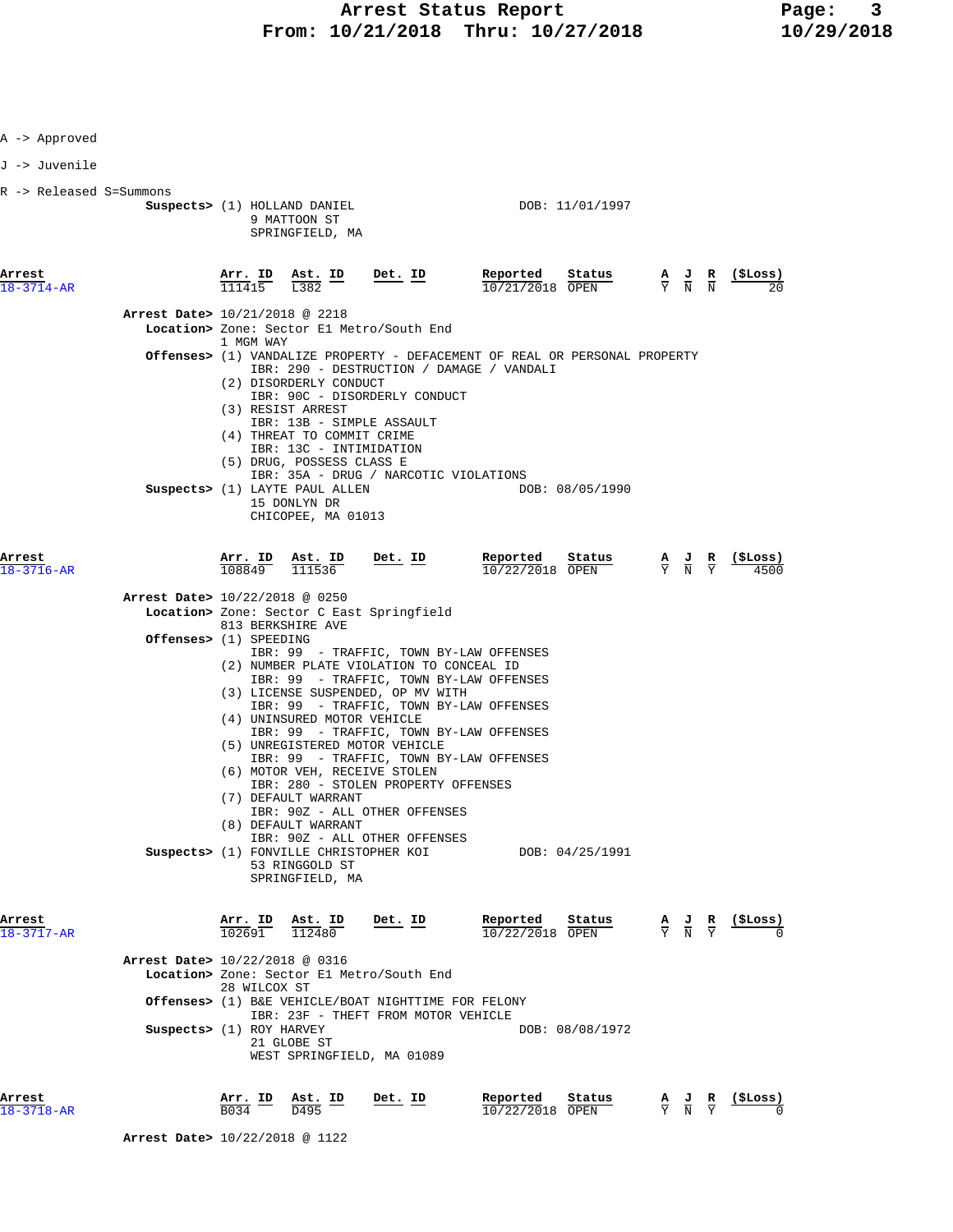| A -> Approved           |                                |                               |                                                                                                                                                                                     |         |                                                                                                                                                                                                                                          |                                                                                |                                                                                                 |                                                               |
|-------------------------|--------------------------------|-------------------------------|-------------------------------------------------------------------------------------------------------------------------------------------------------------------------------------|---------|------------------------------------------------------------------------------------------------------------------------------------------------------------------------------------------------------------------------------------------|--------------------------------------------------------------------------------|-------------------------------------------------------------------------------------------------|---------------------------------------------------------------|
| J -> Juvenile           |                                |                               |                                                                                                                                                                                     |         |                                                                                                                                                                                                                                          |                                                                                |                                                                                                 |                                                               |
| R -> Released S=Summons |                                | 130 PEARL ST                  | Location> Zone: Sector E2 Metro/6Corners<br>POLICE HEADQUARTERS<br>Offenses> (1) ARREST WARRANT<br>IBR: 90Z - ALL OTHER OFFENSES<br>Suspects> (1) GRIFFIN COREY N.                  |         |                                                                                                                                                                                                                                          | DOB: 11/09/1976                                                                |                                                                                                 |                                                               |
| Arrest<br>18-3719-AR    |                                | HOMELESS<br>Arr. ID<br>103495 | OTHER, UK<br>Ast. ID                                                                                                                                                                | Det. ID | Reported<br>$10/22/2018$ OPEN                                                                                                                                                                                                            | Status                                                                         | $\frac{A}{Y}$ $\frac{J}{N}$ $\frac{R}{Y}$                                                       | $\frac{(\text{SLoss})}{\sqrt{2}}$                             |
|                         | Arrest Date> 10/22/2018 @ 1440 | SE SECTOR                     | Location> Zone: Sector El Metro/South End<br>941 EAST COLUMBUS AVE                                                                                                                  |         |                                                                                                                                                                                                                                          |                                                                                |                                                                                                 |                                                               |
|                         | Suspects> (1) HORNSBY MARIO    |                               | Offenses> (1) DEFAULT WARRANT<br>IBR: 90Z - ALL OTHER OFFENSES<br>(2) DEFAULT WARRANT<br>IBR: 90Z - ALL OTHER OFFENSES<br>69 STATE ST TER                                           |         |                                                                                                                                                                                                                                          | DOB: 10/04/1970                                                                |                                                                                                 |                                                               |
| Arrest<br>18-3720-AR    |                                | <u>Arr. ID</u><br>111399      | SPRINGFIELD, MA 00000<br>$\frac{\text{Ast. ID}}{107783}$ Det. ID                                                                                                                    |         | <u>Reported</u><br>$10/22/2018$ OPEN                                                                                                                                                                                                     | Status                                                                         |                                                                                                 | $\frac{A}{Y}$ $\frac{J}{N}$ $\frac{R}{Y}$ $\frac{($Loss)}{0}$ |
|                         | Arrest Date> 10/22/2018 @ 1627 | 759 CHESTNUT ST               | Location> Zone: Sector B1 Liberty Heights<br>BAYSTATE HEALTH SYSTEMS                                                                                                                |         |                                                                                                                                                                                                                                          |                                                                                |                                                                                                 |                                                               |
|                         |                                |                               | IBR: 90Z - ALL OTHER OFFENSES<br>IBR: 90Z - ALL OTHER OFFENSES<br>IBR: 90Z - ALL OTHER OFFENSES<br>IBR: 90Z - ALL OTHER OFFENSES<br>Suspects> (1) BENNETT BARRY ALLEN<br>19 SHERWIN |         | Offenses> (1) DEFAULT WARRANT (WARE DISTRICT COURT#1898CR000239)<br>(2) DEFAULT WARRANT (WARE DISTRICT#1898CR000919)<br>(3) DEFAULT WARRANT (WARE DISTRICT COURT#1898CR000984)<br>(4) DEFAULT WARRANT (WARE DISTRICT COURT#1898CR000749) | DOB: 09/03/1987                                                                |                                                                                                 |                                                               |
| Arrest<br>18-3721-AR    |                                | WARE, MA                      | $\frac{\text{Arr.}}{100135}$ $\frac{\text{Ast.}}{108863}$<br>108863                                                                                                                 | Det. ID | Reported<br>10/22/2018 OPEN                                                                                                                                                                                                              | Status                                                                         | $\frac{A}{Y}$ $\frac{J}{N}$ $\frac{R}{Y}$                                                       | (ŞLoss)                                                       |
|                         | Arrest Date> 10/22/2018 @ 1748 | 4 BIRNIE AVE                  | Location> Zone: Sector A N. End/Memorial<br>CURTIS UNIVERSAL JOINT CO<br>IBR: 90Z - ALL OTHER OFFENSES                                                                              |         |                                                                                                                                                                                                                                          | <b>Offenses&gt;</b> (1) DEFAULT WARRANT (DOCKET# 1823CR004125) POSS OF CLASS B |                                                                                                 |                                                               |
|                         | Suspects> (1) TORRES JESUS     |                               | 39 ALGONQUIN PL Apt. #1ST<br>SPRINGFIELD, MA 01104                                                                                                                                  |         |                                                                                                                                                                                                                                          | DOB: 09/10/1974                                                                |                                                                                                 |                                                               |
| Arrest<br>18-3723-AR    | Arrest Date> 10/22/2018 @ 1839 | Arr. ID<br>0,54983            | Ast. ID<br>109840                                                                                                                                                                   | Det. ID | Reported<br>$10/22/2018$ OPEN                                                                                                                                                                                                            | Status                                                                         | $\frac{\mathbf{A}}{\mathbf{Y}}$ $\frac{\mathbf{J}}{\mathbf{N}}$ $\frac{\mathbf{R}}{\mathbf{N}}$ | (ŞLoss)                                                       |
|                         |                                | CHESTNUT ST                   | Location> Zone: Sector E2 Metro/6Corners<br>Offenses> (1) ARREST WARRANT                                                                                                            |         |                                                                                                                                                                                                                                          |                                                                                |                                                                                                 |                                                               |
|                         |                                |                               | IBR: 90Z - ALL OTHER OFFENSES<br>(2) DEFAULT WARRANT                                                                                                                                |         |                                                                                                                                                                                                                                          |                                                                                |                                                                                                 |                                                               |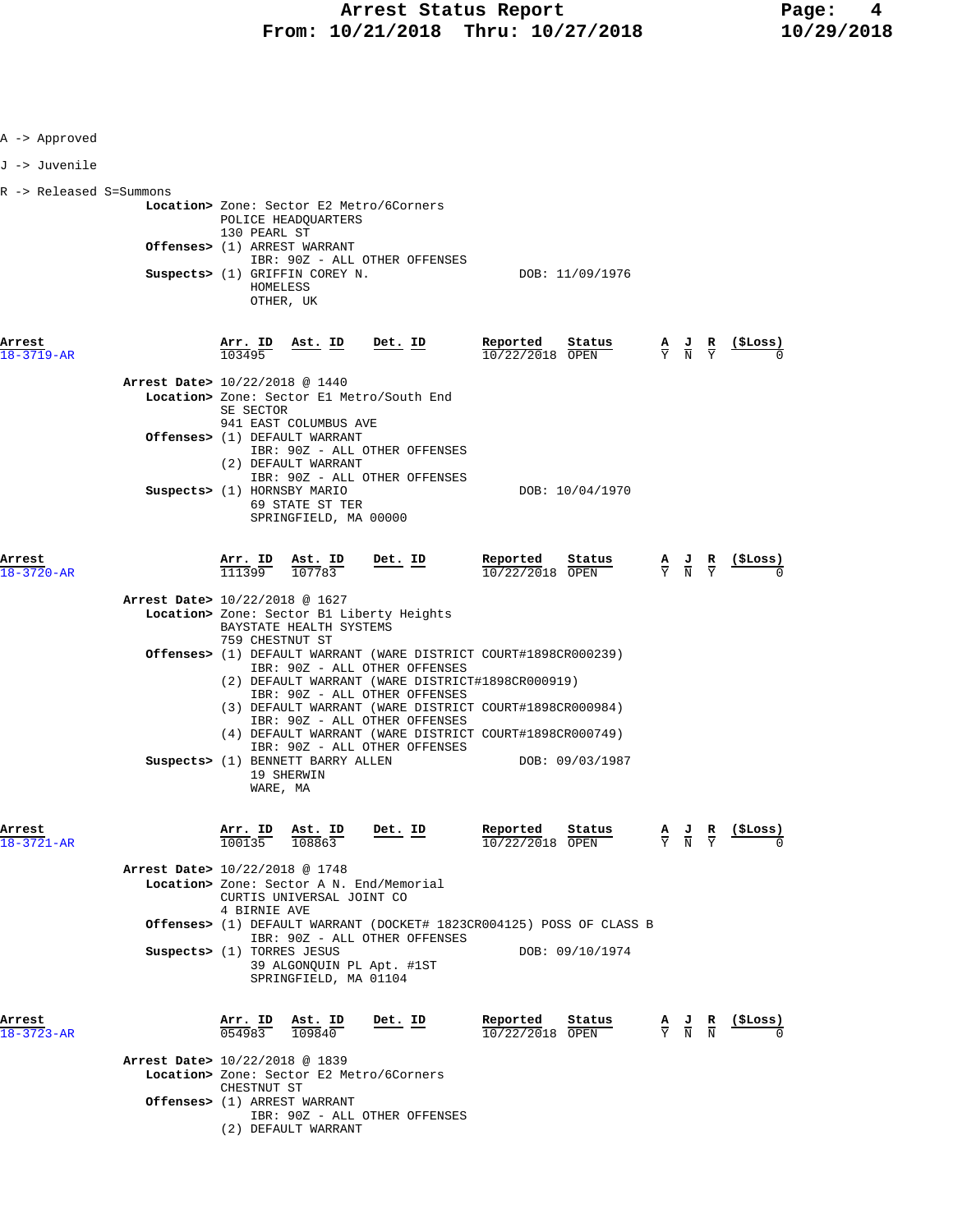| A -> Approved              |                                                            |                   |                                                                                                   |                                                                                                                                                   |                                                                                                                              |                                           |                                                                                                 |                  |
|----------------------------|------------------------------------------------------------|-------------------|---------------------------------------------------------------------------------------------------|---------------------------------------------------------------------------------------------------------------------------------------------------|------------------------------------------------------------------------------------------------------------------------------|-------------------------------------------|-------------------------------------------------------------------------------------------------|------------------|
| J -> Juvenile              |                                                            |                   |                                                                                                   |                                                                                                                                                   |                                                                                                                              |                                           |                                                                                                 |                  |
| R -> Released S=Summons    |                                                            |                   | Suspects> (1) TRAYLOR NICHOLAS<br>468 LIBERTY ST Apt. #4R<br>SPRINGFIELD, MA 01108                | IBR: 90Z - ALL OTHER OFFENSES                                                                                                                     | DOB: 09/09/1995                                                                                                              |                                           |                                                                                                 |                  |
| Arrest<br>$8 - 3725 - AR$  |                                                            | 107940            | Arr. ID Ast. ID<br>100136                                                                         | <u>Det. ID</u>                                                                                                                                    | Reported<br>Status<br>10/22/2018 OPEN                                                                                        | $\frac{A}{Y}$ $\frac{J}{N}$ $\frac{R}{Y}$ |                                                                                                 | (ŞLoss)          |
|                            | Arrest Date> 10/22/2018 @ 1900                             |                   | Location> Zone: Sector F1 McKnight/Bay<br>138 CATHARINE ST<br>(2) STOP FOR POLICE, FAIL           | Offenses> (1) LICENSE SUSPENDED, OP MV WITH<br>IBR: 99 - TRAFFIC, TOWN BY-LAW OFFENSES<br>IBR: 99 - TRAFFIC, TOWN BY-LAW OFFENSES                 |                                                                                                                              |                                           |                                                                                                 |                  |
|                            |                                                            |                   | (3) RESIST ARREST<br>(5) UNINSURED MOTOR VEHICLE<br>3 HARVARD ST Apt. #3<br>SPRINGFIELD, MA 01108 | IBR: 13B - SIMPLE ASSAULT<br>(4) UNREGISTERED MOTOR VEHICLE<br>IBR: 99 - TRAFFIC, TOWN BY-LAW OFFENSES<br>IBR: 99 - TRAFFIC, TOWN BY-LAW OFFENSES | Suspects> (1) FERNANDEZ-MARTINEZ WILLIAM ANTHONY DOB: 01/19/1991                                                             |                                           |                                                                                                 |                  |
| Arrest<br>$18 - 3726 - AR$ |                                                            | 100135            | <u>Arr. ID Ast. ID</u><br>108863                                                                  | Det. ID                                                                                                                                           | Reported<br>Status<br>10/22/2018 OPEN                                                                                        |                                           | $\frac{\mathbf{A}}{\mathbf{Y}}$ $\frac{\mathbf{J}}{\mathbf{N}}$ $\frac{\mathbf{R}}{\mathbf{N}}$ | <u>(SLoss)</u>   |
|                            | Arrest Date> 10/22/2018 @ 2135                             | 41 LOWELL ST      | Suspects> (1) REYES GABRIEL A<br>HOMELESS<br>SPRINGFIELD, MA                                      | Location> Zone: Sector A N. End/Memorial<br>Offenses> (1) DEFAULT WARRANT (DOCKET# 1823CR001327)<br>IBR: 90Z - ALL OTHER OFFENSES                 | DOB: 10/30/1991                                                                                                              |                                           |                                                                                                 |                  |
| Arrest<br>$18 - 3727 - AR$ |                                                            | Arr. ID<br>111506 | Ast. ID<br>111533                                                                                 | Det. ID                                                                                                                                           | Reported<br>Status<br>$\overline{10/22/2018}$ OPEN                                                                           | $\frac{\mathbf{A}}{\mathbf{Y}}$           |                                                                                                 |                  |
|                            | Arrest Date> 10/22/2018 @ 2242<br>Suspects> (1) KING SHANE | MAIN ST           | Offenses> (1) DEFAULT WARRANT<br>(2) ARREST WARRANT                                               | Location> Zone: Sector E1 Metro/South End<br>IBR: 90Z - ALL OTHER OFFENSES<br>IBR: 90Z - ALL OTHER OFFENSES                                       | DOB: 09/04/1994                                                                                                              |                                           |                                                                                                 |                  |
| Arrest<br>18-3728-AR       |                                                            | M467              | 21 GERALD ST<br>SPRINGFIELD, MA 01108<br>Arr. ID Ast. ID<br>B497                                  | $Det$ . ID                                                                                                                                        | Reported<br>Status<br>$\frac{A}{Y}$ $\frac{J}{N}$ $\frac{R}{N}$<br>10/23/2018 OPEN                                           |                                           |                                                                                                 | <u>(\$Los</u> s) |
|                            | Arrest Date> 10/23/2018 @ 0954                             | 27 REST WAY       | HIDING IN GUTTED TV                                                                               | Location> Zone: Sector G2 P.P./Boston Rd.<br>IBR: 90Z - ALL OTHER OFFENSES                                                                        | Offenses> (1) DEFAULT WARRANT #1879CROO234 STORE IMPROPER FIREARM<br>(2) ARREST WARRANT #1869CR001297 MAL DAM PROPERTY +1200 |                                           |                                                                                                 |                  |
|                            |                                                            |                   |                                                                                                   | IBR: 90Z - ALL OTHER OFFENSES<br>IBR: 90Z - ALL OTHER OFFENSES<br>IBR: 90Z - ALL OTHER OFFENSES                                                   | (3) DEFAULT WARRANT #1523CR005910 A&B FAMILY MEMBER<br>(4) DEFAULT WARRANT 1569CR001924 THREAT TO COMMIT A CRIME             |                                           |                                                                                                 |                  |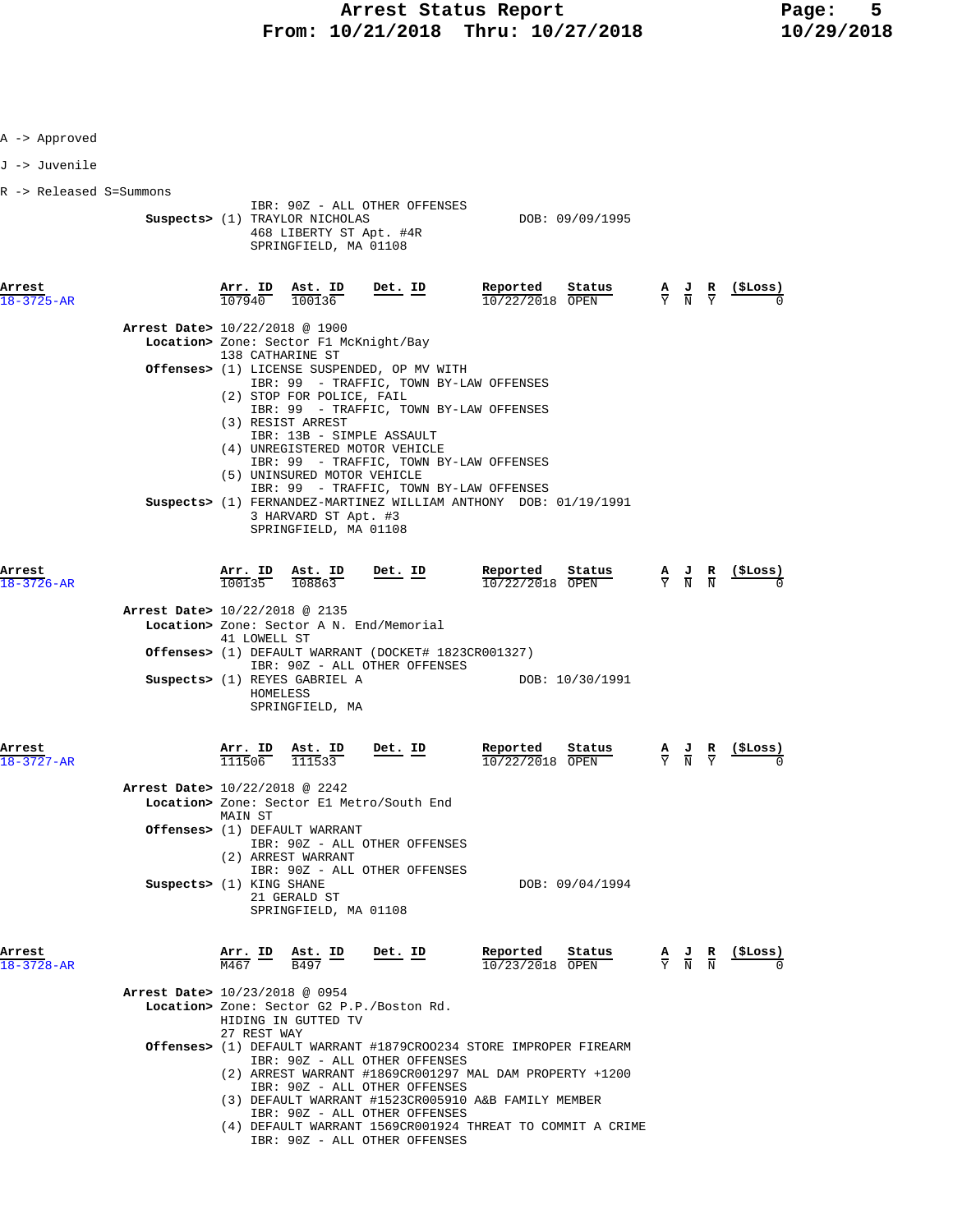|  |  | Approved |
|--|--|----------|
|--|--|----------|

J -> Juvenile

R -> Released S=Summons

| к -> ке⊥еаѕеα s=summons    | Suspects> (1) COMSTOCK SAMUEL LEE-FRANK DOB: 08/28/1978<br>27 REST WAY<br>SPRINGFIELD, MA                                                                                                                                                                                                                                                                     |                                       |                                                                                                                               |
|----------------------------|---------------------------------------------------------------------------------------------------------------------------------------------------------------------------------------------------------------------------------------------------------------------------------------------------------------------------------------------------------------|---------------------------------------|-------------------------------------------------------------------------------------------------------------------------------|
| Arrest<br>$18 - 3729 - AR$ | Arr. ID Ast. ID<br><u>Det. ID</u><br>F150<br>112481                                                                                                                                                                                                                                                                                                           | Reported<br>Status<br>10/23/2018 OPEN | <u>(SLoss)</u><br>$\frac{\mathbf{A}}{\mathbf{Y}}$ $\frac{\mathbf{J}}{\mathbf{N}}$ $\frac{\mathbf{R}}{\mathbf{Y}}$<br>157      |
|                            | Arrest Date> 10/23/2018 @ 1300<br>Location> Zone: Sector G2 P.P./Boston Rd.<br>WALMART SUPERCENTER<br>1105 BOSTON RD                                                                                                                                                                                                                                          |                                       |                                                                                                                               |
|                            | <b>Offenses&gt;</b> (1) DEFAULT WARRANT#1843CR000538<br>IBR: 90Z - ALL OTHER OFFENSES<br>(2) ARREST WARRANT#1843CR000741<br>IBR: 90Z - ALL OTHER OFFENSES<br>(3) ARREST WARRANT#1843CR000772<br>IBR: 90Z - ALL OTHER OFFENSES<br>(4) DEFAULT WARRANT#1679CR00509<br>IBR: 90Z - ALL OTHER OFFENSES<br>(5) SHOPLIFTING BY ASPORTATION<br>IBR: 23C - SHOPLIFTING |                                       |                                                                                                                               |
|                            | Suspects> (1) MONGEON DAVID ALLEN<br>260 WEST ST<br>LUDLOW, MA 01056                                                                                                                                                                                                                                                                                          | DOB: 12/05/1969                       |                                                                                                                               |
| Arrest<br>18-3731-AR       | <u>Arr. ID</u><br><u>Ast. ID</u><br><u>Det. ID</u><br>B684                                                                                                                                                                                                                                                                                                    | Reported<br>Status<br>10/23/2018 OPEN | (SLoss)<br>$\frac{\mathbf{A}}{\mathbf{Y}}$ $\frac{\mathbf{J}}{\mathbf{N}}$ $\frac{\mathbf{R}}{\mathbf{Y}}$                    |
|                            | Arrest Date> 10/23/2018 @ 1615<br>Location> Zone: Sector G2 P.P./Boston Rd.<br>MARSHALLS<br>1400 BOSTON RD<br>Offenses> (1) DEFAULT WARRANT                                                                                                                                                                                                                   |                                       |                                                                                                                               |
|                            | IBR: 90Z - ALL OTHER OFFENSES<br>Suspects> (1) RAMOS VICTOR ANGEL<br>155 QUAKER RD<br>SPRINGFIELD, MA                                                                                                                                                                                                                                                         | DOB: 03/03/1987                       |                                                                                                                               |
| Arrest<br>$18 - 3732 - AR$ | Arr. ID<br><u>Ast. ID</u><br><u>Det. ID</u><br>109489                                                                                                                                                                                                                                                                                                         | Reported<br>Status<br>10/24/2018 OPEN | $\frac{\text{($Loss)}}{0}$<br>$\frac{\mathbf{A}}{\mathbf{Y}}$ $\frac{\mathbf{J}}{\mathbf{N}}$ $\frac{\mathbf{R}}{\mathbf{Y}}$ |
|                            | Arrest Date> 10/24/2018 @ 0320<br>Location> Zone: Sector El Metro/South End<br>1 MGM WAY<br>Offenses> (1) DEFAULT WARRANT<br>IBR: 90Z - ALL OTHER OFFENSES                                                                                                                                                                                                    |                                       |                                                                                                                               |
|                            | (2) DEFAULT WARRANT<br>IBR: 90Z - ALL OTHER OFFENSES<br>Suspects> (1) AYERS HOLLY JEAN<br>38 SPRINGFIELD RD<br>BELCHERTOWN, MA                                                                                                                                                                                                                                | DOB: 04/03/1985                       |                                                                                                                               |
| Arrest<br>$18 - 3733 - AR$ | $\frac{\text{Arr.}}{107873}$<br><u>Ast. ID</u><br>Det. ID<br>112468                                                                                                                                                                                                                                                                                           | Reported<br>Status<br>10/24/2018 OPEN | ( ŞLoss )<br>$\frac{\mathbf{A}}{\mathbf{Y}}$ $\frac{\mathbf{J}}{\mathbf{N}}$ $\frac{\mathbf{R}}{\mathbf{Y}}$                  |
|                            | Arrest Date> 10/24/2018 @ 0249<br>Location> Zone: Sector H1 Forest Park<br>34 BELMONT AVE<br>Offenses> (1) TRESPASS                                                                                                                                                                                                                                           |                                       |                                                                                                                               |
|                            | IBR: 90J - TRESPASS OF REAL PROPERTY<br>(2) RESIST ARREST<br>IBR: 13B - SIMPLE ASSAULT<br>(3) A&B ON POLICE OFFICER                                                                                                                                                                                                                                           |                                       |                                                                                                                               |

 IBR: 13B - SIMPLE ASSAULT  **Suspects>** (1) VAUGHAN CODY MCKINLEY DOB: 07/21/1991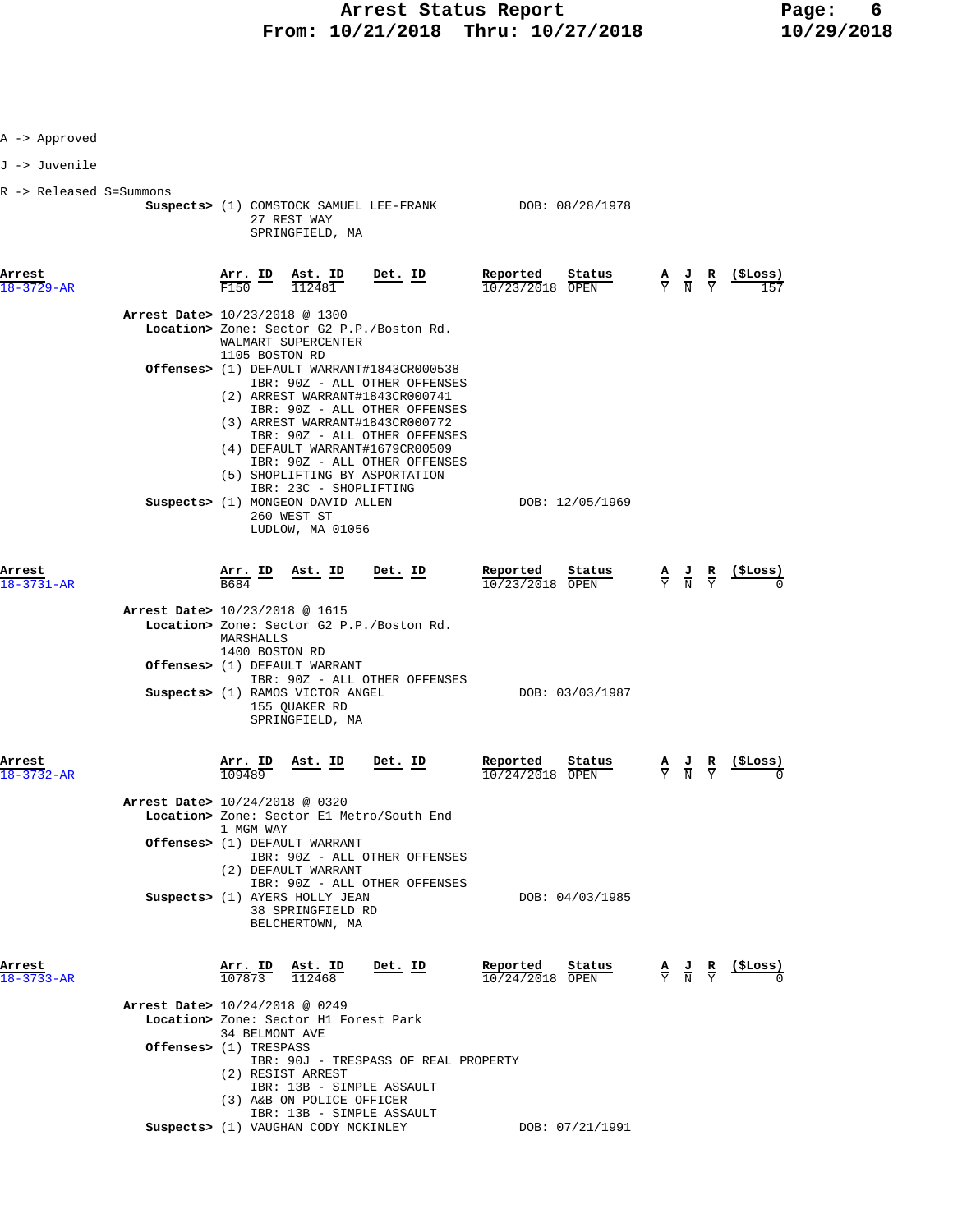R -> Released S=Summons 276 DICKINSON ST Apt. #1ST SPRINGFIELD, MA 01109 **Arrest Arr. ID Ast. ID Det. ID Reported Status A J R (\$Loss)**  $\overline{106117}$   $\overline{040936}$   $\overline{10/24/2018}$   $\overline{OPEN}$   $\overline{Y}$   $\overline{N}$   $\overline{Y}$   $\overline{0}$  **Arrest Date>** 10/24/2018 @ 0351  **Location>** Zone: Sector E1 Metro/South End MAIN ST  **Offenses>** (1) MOTOR VEH, RECEIVE STOLEN IBR: 280 - STOLEN PROPERTY OFFENSES (2) LICENSE SUSPENDED, OP MV WITH IBR: 99 - TRAFFIC, TOWN BY-LAW OFFENSES **Suspects>** (1) DIAZ ELI S DOB: 07/20/1991 56 EAST CT HOLYOKE, MA 01040-0000 **Arrest Arr. ID Ast. ID Det. ID Reported Status A J R (\$Loss)** 18-3735-AR M467 B497 10/24/2018 OPEN Y N Y 0  **Arrest Date>** 10/24/2018 @ 0657  **Location>** Zone: Sector B1 Liberty Heights 327 LIBERTY ST  **Offenses>** (1) ARREST WARRANT #1864CR002274 VIOL 209A IBR: 90Z - ALL OTHER OFFENSES (2) ARREST WARRANT 1864CR003628 VIOL 209A IBR: 90Z - ALL OTHER OFFENSES **Suspects>** (1) CAMPBELL BENJAMIN DOB: 03/19/1979 327 LIBERTY ST SPRINGFIELD, MA **Arrest Arr. ID Ast. ID Det. ID Reported Status A J R (\$Loss)** 18-3736-AR M467 B497 10/24/2018 OPEN Y N Y 0  **Arrest Date>** 10/24/2018 @ 0732  **Location>** Zone: Sector E2 Metro/6Corners 116 MULBERRY ST  **Offenses>** (1) DEFAULT WARRANT #1779CR00625 ARMED ROBBERY IBR: 90Z - ALL OTHER OFFENSES **Suspects>** (1) LOPEZ JONATHAN DOB: 06/12/1991 116 MULBERRY ST SPRINGFIELD, MA **Arrest Arr. ID Ast. ID Det. ID Reported Status A J R (\$Loss)** 18-3737-AR 112495 S905 10/24/2018 OPEN Y N Y 0  **Arrest Date>** 10/24/2018 @ 0825  **Location>** Zone: Sector E1 Metro/South End 127 MILL ST  **Offenses>** (1) DEFAULT WARRANT IBR: 90Z - ALL OTHER OFFENSES **Suspects>** (1) CRAFT MAURICE ANTHONY DOB: 01/18/1998 127 MILL ST SPRINGFIELD, MA 01105 **Arrest Arr. ID Ast. ID Det. ID Reported Status A J R (\$Loss)**  $\frac{18-3739-AR}{I}$  112497  $\frac{112497}{I}$  10/24/2018 OPEN  $\frac{1}{2}$   $\frac{1}{N}$   $\frac{1}{Y}$  0  **Arrest Date>** 10/24/2018 @ 0955  **Location>** Zone: Sector E2 Metro/6Corners 130 PEARL ST  **Offenses>** (1) ARREST WARRANT IBR: 90Z - ALL OTHER OFFENSES **Suspects>** (1) RIOS NESTOR DOB:  $10/09/1951$ 

A -> Approved J -> Juvenile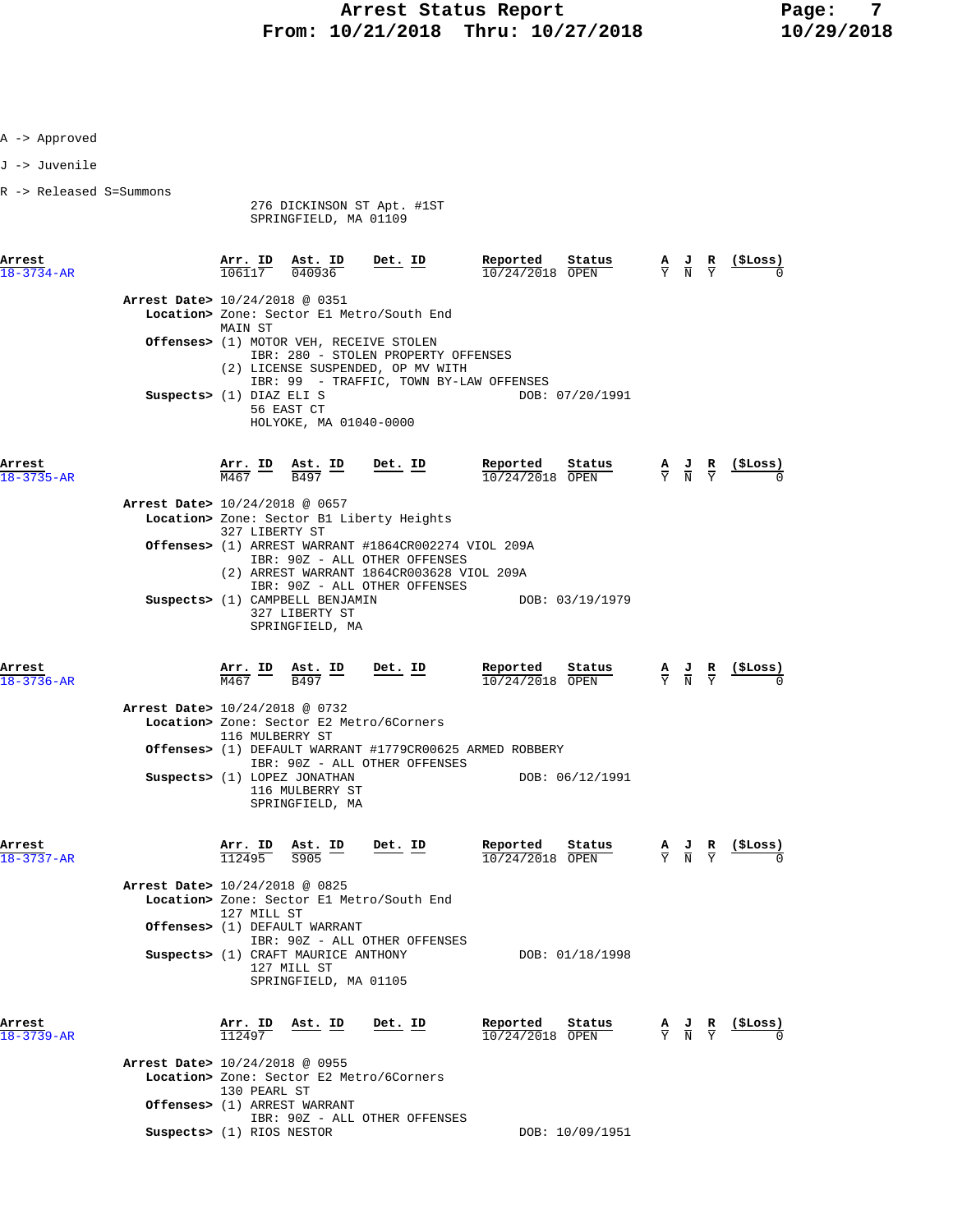- A -> Approved
- J -> Juvenile
- R -> Released S=Summons

 26 SULLIVAN ST Apt. #2 FL SPRINGFIELD, MA

**Arrest Arr. ID Ast. ID Det. ID Reported Status A J R (\$Loss)** 18-3740-AR M867 L995 10/24/2018 OPEN Y N Y 38

|                            | <b>Arrest Date&gt;</b> 10/24/2018 @ 1219<br>Offenses > (1) | 1317 LIBERTY ST         | OCEAN STATE JOB LOT<br>ROBBERY, ARMED                                                  | Location> Zone: Sector B2 Liberty Heights |                             |                 |                             |                   |               |
|----------------------------|------------------------------------------------------------|-------------------------|----------------------------------------------------------------------------------------|-------------------------------------------|-----------------------------|-----------------|-----------------------------|-------------------|---------------|
|                            |                                                            |                         | IBR: 120 - ROBBERY<br>Suspects> (1) MORALES RAFAEL<br>86 SHAINE CIR<br>SPRINGFIELD, MA |                                           |                             | DOB: 11/07/1966 |                             |                   |               |
| Arrest<br>$18 - 3741 - AR$ |                                                            | Arr. ID Ast. ID<br>B979 | 112454                                                                                 | Det. ID                                   | Reported<br>10/24/2018 OPEN | Status          | $\frac{A}{Y}$ $\frac{J}{N}$ | $\mathbf{R}$<br>N | (\$Loss)<br>O |
|                            | <b>Arrest Date&gt;</b> 10/24/2018 @ 1300                   | SUMMIT ST               |                                                                                        | Location> Zone: Sector E2 Metro/6Corners  |                             |                 |                             |                   |               |

 **Offenses>** (1) DRUG, POSSESS TO DISTRIB CLASS A IBR: 35A - DRUG / NARCOTIC VIOLATIONS<br>SERRANO SHERER D DOB: 07/30/1984 **Suspects>** (1) SERRANO SHERER D 103 FEDERAL ST Apt. #APT4R SPRINGFIELD, MA

| Arrest<br>$18 - 3742 - AR$               | Arr. ID<br>035300        | Ast. ID<br>H809         | Det. ID                                                                                           | Reported<br>10/24/2018 OPEN | Status          | Δ<br>Y | J<br>N | 꾠<br>$\mathbf N$ | (SLoss)<br>0 |
|------------------------------------------|--------------------------|-------------------------|---------------------------------------------------------------------------------------------------|-----------------------------|-----------------|--------|--------|------------------|--------------|
| <b>Arrest Date&gt;</b> 10/24/2018 @ 1450 |                          |                         |                                                                                                   |                             |                 |        |        |                  |              |
|                                          |                          |                         | Location> Zone: Sector H3 Forest Park/EFP                                                         |                             |                 |        |        |                  |              |
|                                          |                          | 768 BELMONT AVE Apt. #1 | Offenses> (1) ARREST WARRANT-1823CR005865                                                         |                             |                 |        |        |                  |              |
|                                          |                          |                         | IBR: 90Z - ALL OTHER OFFENSES<br>(2) ARREST WARRANT-1843CR001831<br>IBR: 90Z - ALL OTHER OFFENSES |                             |                 |        |        |                  |              |
|                                          | Suspects> (1) RIOS DAVID | SPRINGFIELD, MA         | 47 GRENADA TER Apt. #2ND                                                                          |                             | DOB: 08/20/1993 |        |        |                  |              |

| Arrest<br>$18 - 3743 - AR$     | Arr. ID<br>G889 | Ast. ID<br>E466                                             | Det. ID                                                                                                   | Reported<br>10/24/2018 OPEN | Status          | А<br>Y | J<br>N | R<br>Y | (\$Loss)<br><sup>0</sup> |
|--------------------------------|-----------------|-------------------------------------------------------------|-----------------------------------------------------------------------------------------------------------|-----------------------------|-----------------|--------|--------|--------|--------------------------|
| Arrest Date> 10/24/2018 @ 1500 |                 |                                                             |                                                                                                           |                             |                 |        |        |        |                          |
|                                | MAIN ST         |                                                             | Location> Zone: Sector El Metro/South End                                                                 |                             |                 |        |        |        |                          |
|                                |                 |                                                             | <b>Offenses&gt;</b> (1) DRUG, POSSESS TO DISTRIB CLASS A, SUBSO.<br>IBR: 35A - DRUG / NARCOTIC VIOLATIONS |                             |                 |        |        |        |                          |
|                                |                 | Suspects> (1) CINTRON RAFAEL ANGEL<br>SPRINGFIELD, MA 01103 | 385 WORTHINGTON ST Apt. #5B                                                                               |                             | DOB: 05/04/1963 |        |        |        |                          |

| Arrest           | Arr    | ΙD. | Ast.  | ID | Det. | ΙD | Reported   | Status |   | $\mathbb{R}$ | ( ŠLoss ) |
|------------------|--------|-----|-------|----|------|----|------------|--------|---|--------------|-----------|
| $18 - 3744 - AF$ | .08863 |     | 06661 |    |      |    | 10/24/2018 | OPEN   | N |              |           |

 $\overline{108863}$   $\overline{108863}$   $\overline{106661}$   $\overline{10/24/2018}$   $\overline{OPEN}$   $\overline{Y}$   $\overline{N}$   $\overline{Y}$   $\overline{0}$   $\overline{0}$  **Arrest Date>** 10/24/2018 @ 1649  **Location>** Zone: Sector A N. End/Memorial MCDONALDS RESTAURANT (NORTH END) 2392 MAIN ST  **Offenses>** (1) TRESPASS IBR: 90J - TRESPASS OF REAL PROPERTY  **Suspects>** (1) CARABALLO JOEL MANUEL DOB: 03/03/1989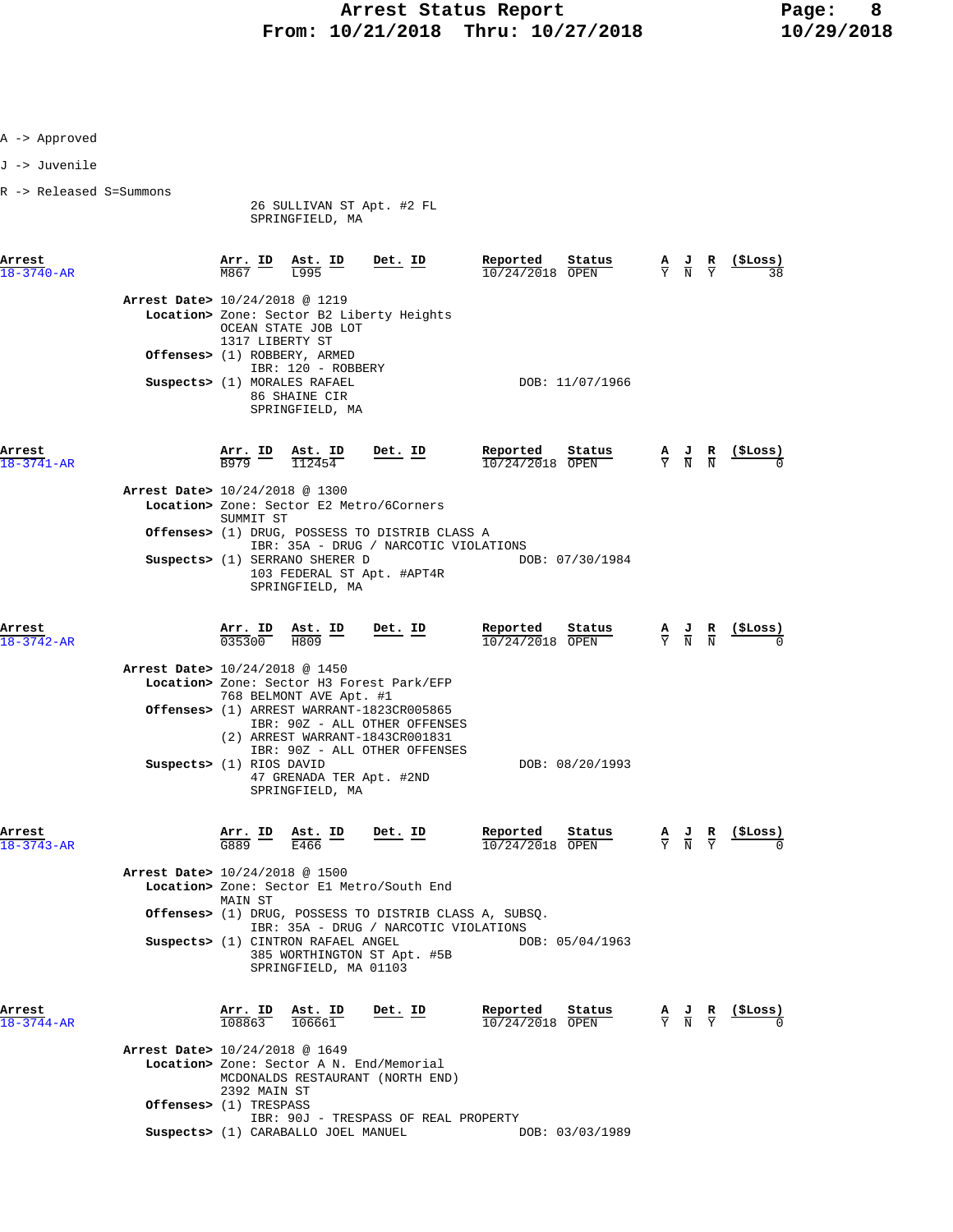- A -> Approved
- J -> Juvenile
- R -> Released S=Summons

73 DEMOND AVE Apt. #2ND

SPRINGFIELD, MA 01107

| Arrest<br>$18 - 3745 - AR$ |                                | Arr. ID<br>112452                        | Ast. ID<br>111531                                                                                                                    | Det. ID                                                                                                                           | Reported<br>10/24/2018 OPEN   | Status          | $\overline{Y}$ | AJ<br>$\overline{N}$                                            | R                                         | $($ \$Loss) |
|----------------------------|--------------------------------|------------------------------------------|--------------------------------------------------------------------------------------------------------------------------------------|-----------------------------------------------------------------------------------------------------------------------------------|-------------------------------|-----------------|----------------|-----------------------------------------------------------------|-------------------------------------------|-------------|
|                            | Arrest Date> 10/24/2018 @ 1723 | COMMONWEALTH AVE                         |                                                                                                                                      | Location> Zone: Sector H3 Forest Park/EFP                                                                                         |                               |                 |                |                                                                 |                                           |             |
|                            |                                |                                          | Offenses> (1) ARREST WARRANT                                                                                                         | IBR: 90Z - ALL OTHER OFFENSES                                                                                                     |                               |                 |                |                                                                 |                                           |             |
|                            |                                |                                          | Suspects> (1) VASQUEZ ERIBERTO<br>441 NEWBURY ST Apt. #FL2<br>SPRINGFIELD, MA 01104                                                  |                                                                                                                                   |                               | DOB: 04/25/1972 |                |                                                                 |                                           |             |
| Arrest<br>$18 - 3746 - AR$ |                                |                                          | $\frac{\texttt{Arr.}}{109788}$ $\frac{\texttt{Ab.}}{C802}$ $\frac{\texttt{ID}}{D}$ $\frac{\texttt{Det.}}{D}$ $\frac{\texttt{ID}}{D}$ |                                                                                                                                   | Reported<br>$10/24/2018$ OPEN | Status          |                | $\frac{\mathbf{A}}{\mathbf{Y}}$ $\frac{\mathbf{J}}{\mathbf{N}}$ | $rac{\mathbf{R}}{\mathbf{Y}}$             |             |
|                            | Arrest Date> 10/24/2018 @ 1840 |                                          |                                                                                                                                      |                                                                                                                                   |                               |                 |                |                                                                 |                                           |             |
|                            |                                | 140 HIGH ST                              |                                                                                                                                      | Location> Zone: Sector E2 Metro/6Corners                                                                                          |                               |                 |                |                                                                 |                                           |             |
|                            |                                |                                          |                                                                                                                                      | Offenses> (1) DRUG, POSSESS CLASS B, SUBSQ.OFF.<br>IBR: 35A - DRUG / NARCOTIC VIOLATIONS<br>(2) DRUG, POSSESS CLASS A, SUBSQ.OFF. |                               |                 |                |                                                                 |                                           |             |
|                            |                                |                                          | Suspects> (1) FONTANEZ EDWIN<br>***UNKNOWN***<br>SPRINGFIELD, MA                                                                     | IBR: 35A - DRUG / NARCOTIC VIOLATIONS                                                                                             |                               | DOB: 08/31/1987 |                |                                                                 |                                           |             |
| Arrest<br>$18 - 3747 - AR$ |                                |                                          | $\frac{\text{Arr. ID}}{109788}$ $\frac{\text{Ast. ID}}{\text{C802}}$                                                                 | $Det. ID$                                                                                                                         | Reported<br>10/24/2018 OPEN   | Status          |                | $\frac{\mathbf{A}}{\mathrm{Y}}$ $\frac{\mathbf{J}}{\mathrm{N}}$ | $rac{\mathbf{R}}{\mathbf{Y}}$             | (ŞLoss)     |
|                            | Arrest Date> 10/24/2018 @ 1840 |                                          |                                                                                                                                      |                                                                                                                                   |                               |                 |                |                                                                 |                                           |             |
|                            |                                | 140 HIGH ST                              |                                                                                                                                      | Location> Zone: Sector E2 Metro/6Corners                                                                                          |                               |                 |                |                                                                 |                                           |             |
|                            |                                |                                          | Offenses> (1) DRUG, POSSESS CLASS B                                                                                                  |                                                                                                                                   |                               |                 |                |                                                                 |                                           |             |
|                            |                                |                                          | Suspects> (1) KUHN CHRISTOPHER A<br>93 COOPER ST<br>SPRINGFIELD, MA 01108                                                            | IBR: 35A - DRUG / NARCOTIC VIOLATIONS                                                                                             |                               | DOB: 12/26/1946 |                |                                                                 |                                           |             |
| Arrest<br>$18 - 3748 - AR$ |                                | $\frac{\texttt{Arr.}}{\texttt{A140}}$ ID | $\frac{\text{Ast.}}{1704}$ ID<br>$C\overline{784}$                                                                                   | Det. ID                                                                                                                           | Reported<br>10/24/2018 OPEN   | Status          |                |                                                                 | $\frac{A}{Y}$ $\frac{J}{N}$ $\frac{R}{Y}$ |             |
|                            | Arrest Date> 10/24/2018 @ 1824 | BELMONT AVE                              | Location> Zone: Sector H1 Forest Park                                                                                                |                                                                                                                                   |                               |                 |                |                                                                 |                                           |             |
|                            |                                |                                          | <b>Offenses&gt;</b> (1) DRUG, POSSESS CLASS A                                                                                        |                                                                                                                                   |                               |                 |                |                                                                 |                                           |             |
|                            |                                |                                          |                                                                                                                                      | IBR: 35A - DRUG / NARCOTIC VIOLATIONS<br>(2) LEAVE SCENE OF PROPERTY DAMAGE                                                       |                               |                 |                |                                                                 |                                           |             |
|                            |                                |                                          |                                                                                                                                      | IBR: 99 - TRAFFIC, TOWN BY-LAW OFFENSES                                                                                           |                               |                 |                |                                                                 |                                           |             |
|                            |                                |                                          |                                                                                                                                      | (3) LICENSE SUSPENDED, OP MV WITH<br>IBR: 99 - TRAFFIC, TOWN BY-LAW OFFENSES                                                      |                               |                 |                |                                                                 |                                           |             |
|                            |                                | (4) OUI DRUGS                            |                                                                                                                                      | IBR: 90D - DRIVING UNDER THE INFLUENCE                                                                                            |                               |                 |                |                                                                 |                                           |             |
|                            |                                |                                          |                                                                                                                                      | (5) LEAVE SCENE OF PROPERTY DAMAGE                                                                                                |                               |                 |                |                                                                 |                                           |             |
|                            |                                |                                          | (6) RESIST ARREST                                                                                                                    | IBR: 99 - TRAFFIC, TOWN BY-LAW OFFENSES                                                                                           |                               |                 |                |                                                                 |                                           |             |
|                            |                                |                                          |                                                                                                                                      | IBR: 13B - SIMPLE ASSAULT                                                                                                         |                               |                 |                |                                                                 |                                           |             |
|                            |                                |                                          |                                                                                                                                      | (7) Reckless Endangerment of a Child<br>IBR: 13B - SIMPLE ASSAULT                                                                 |                               |                 |                |                                                                 |                                           |             |
|                            |                                |                                          | (8) STOP/YIELD, FAIL TO                                                                                                              |                                                                                                                                   |                               |                 |                |                                                                 |                                           |             |
|                            |                                |                                          | Suspects> (1) ROBERTS SHANNON                                                                                                        | IBR: 99 - TRAFFIC, TOWN BY-LAW OFFENSES                                                                                           |                               | DOB: 07/09/1993 |                |                                                                 |                                           |             |
|                            |                                |                                          | 485 SHERIDAN ST<br>CHICOPEE, MA 01020                                                                                                |                                                                                                                                   |                               |                 |                |                                                                 |                                           |             |
|                            |                                |                                          |                                                                                                                                      |                                                                                                                                   |                               |                 |                |                                                                 |                                           |             |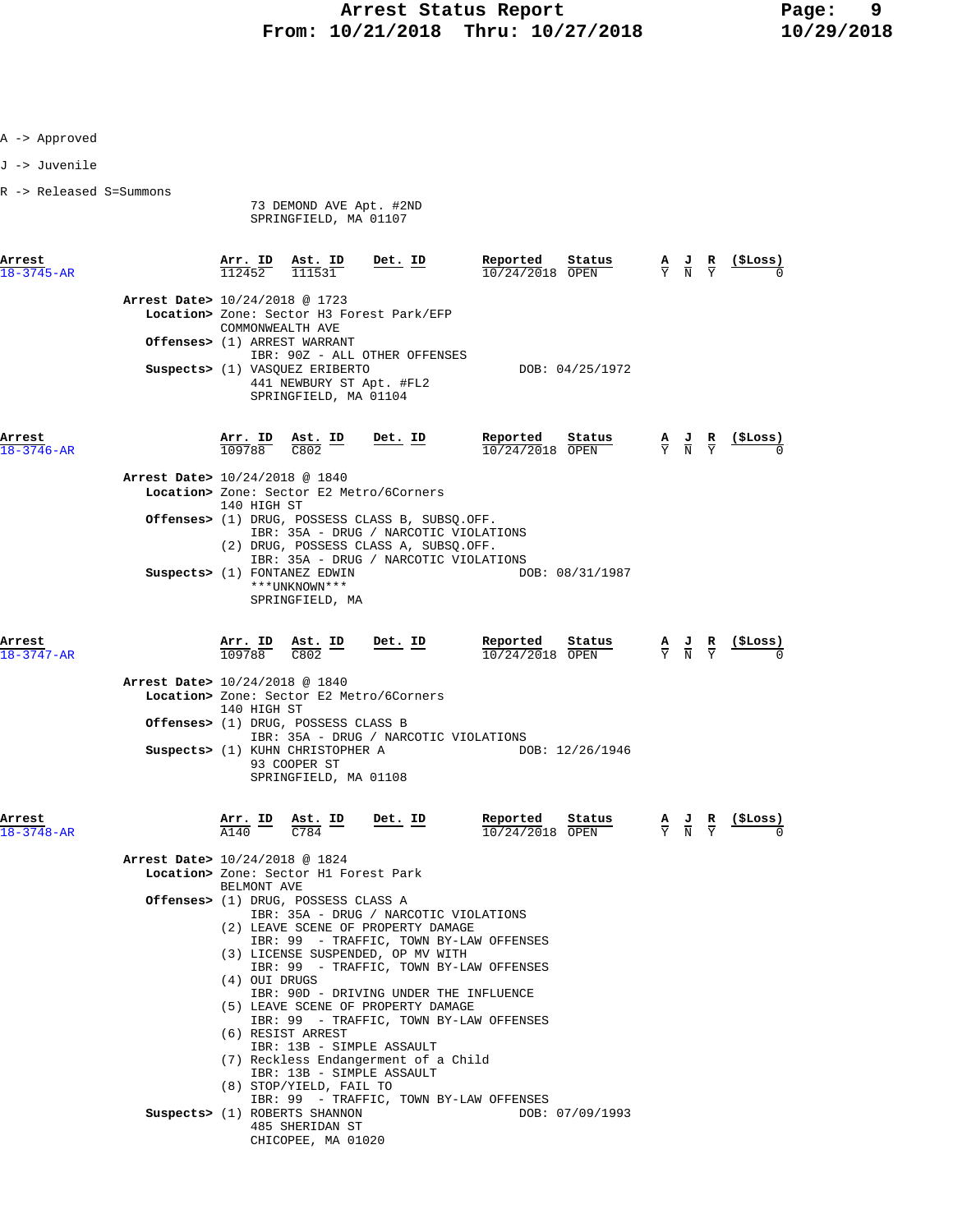A -> Approved

J -> Juvenile

R -> Released S=Summons

| Arrest<br>$18 - 3749 - AR$               | Arr. ID<br>112459           | Ast. ID<br>112462                                                         | Det. ID                                                                                                                                                                                                                                                                                                                                                                                                                                                                                                                | Reported<br>Status<br>$10/24/2018$ OPEN                                     | $\frac{\mathbf{A}}{\mathbf{Y}}$ $\frac{\mathbf{J}}{\mathbf{N}}$ | R                             | (ŞLoss) |
|------------------------------------------|-----------------------------|---------------------------------------------------------------------------|------------------------------------------------------------------------------------------------------------------------------------------------------------------------------------------------------------------------------------------------------------------------------------------------------------------------------------------------------------------------------------------------------------------------------------------------------------------------------------------------------------------------|-----------------------------------------------------------------------------|-----------------------------------------------------------------|-------------------------------|---------|
| Arrest Date> 10/24/2018 @ 1951           | SCHOOL ST                   |                                                                           | Location> Zone: Sector E2 Metro/6Corners                                                                                                                                                                                                                                                                                                                                                                                                                                                                               |                                                                             |                                                                 |                               |         |
|                                          |                             | Offenses> (1) DEFAULT WARRANT                                             | IBR: 90Z - ALL OTHER OFFENSES                                                                                                                                                                                                                                                                                                                                                                                                                                                                                          |                                                                             |                                                                 |                               |         |
|                                          |                             | Suspects> (1) DENSON YEMARIS<br>330 GIFFORD ST<br>SPRINGFIELD, MA 01108   |                                                                                                                                                                                                                                                                                                                                                                                                                                                                                                                        | DOB: 02/21/1997                                                             |                                                                 |                               |         |
| Arrest<br>$18 - 3750 - AR$               | Arr. ID Ast. ID<br>106772   | W390                                                                      | Det. ID                                                                                                                                                                                                                                                                                                                                                                                                                                                                                                                | Reported<br>Status<br>10/24/2018 OPEN                                       | $\frac{A}{Y}$ $\frac{J}{N}$ $\frac{R}{Y}$                       |                               | (ŞLoss) |
| Arrest Date> 10/24/2018 @ 1900           |                             |                                                                           |                                                                                                                                                                                                                                                                                                                                                                                                                                                                                                                        |                                                                             |                                                                 |                               |         |
|                                          | CITGO GAS<br>273 HANCOCK ST |                                                                           | Location> Zone: Sector F2 Old&Upper Hill                                                                                                                                                                                                                                                                                                                                                                                                                                                                               |                                                                             |                                                                 |                               |         |
| Suspects> (1) COOK ASIA                  |                             | <b>Offenses&gt;</b> (1) DRUG, DISTRIBUTE CLASS A<br>SPRINGFIELD, MA 01108 | IBR: 35A - DRUG / NARCOTIC VIOLATIONS<br>(2) DRUG, POSSESS TO DISTRIB CLASS A<br>IBR: 35A - DRUG / NARCOTIC VIOLATIONS<br>(3) DRUG, POSSESS TO DISTRIB CLASS B<br>IBR: 35A - DRUG / NARCOTIC VIOLATIONS<br>(4) DRUG, POSSESS TO DISTRIB CLASS B<br>IBR: 35A - DRUG / NARCOTIC VIOLATIONS<br>(5) FIREARM IN FELONY, POSSESS<br>IBR: 520 - WEAPON LAW VIOLATIONS<br>IBR: 35A - DRUG / NARCOTIC VIOLATIONS<br>(7) POSSESSION AMMO W/O ID (MACE + AMMO)<br>IBR: 90Z - ALL OTHER OFFENSES<br>43 FORT PLEASANT AVE Apt. #2FL | $(6)$ FIREARM, CARRY WITHOUT LICENSE LOADED c269 s.10(n)<br>DOB: 12/16/1990 |                                                                 |                               |         |
| Arrest<br>$18 - 3751 - AR$               | Arr. ID<br>106772           | Ast. ID<br>W390                                                           | $Det$ . ID                                                                                                                                                                                                                                                                                                                                                                                                                                                                                                             | Reported<br>Status<br>10/24/2018 OPEN                                       | $\frac{\mathbf{A}}{\mathbf{Y}}$ $\frac{\mathbf{J}}{\mathbf{N}}$ | $rac{\mathbf{R}}{\mathrm{Y}}$ | (ŞLoss) |
| Arrest Date> 10/24/2018 @ 1900           |                             |                                                                           |                                                                                                                                                                                                                                                                                                                                                                                                                                                                                                                        |                                                                             |                                                                 |                               |         |
|                                          | CITGO GAS<br>273 HANCOCK ST |                                                                           | Location> Zone: Sector F2 Old&Upper Hill                                                                                                                                                                                                                                                                                                                                                                                                                                                                               |                                                                             |                                                                 |                               |         |
|                                          |                             | Offenses> (1) DRUG, DISTRIBUTE CLASS A<br>Suspects> (1) CALLAGHAN DONTE M | IBR: 35A - DRUG / NARCOTIC VIOLATIONS<br>(2) DRUG, POSSESS TO DISTRIB CLASS A<br>IBR: 35A - DRUG / NARCOTIC VIOLATIONS<br>(3) DRUG, POSSESS TO DISTRIB CLASS B<br>IBR: 35A - DRUG / NARCOTIC VIOLATIONS<br>(4) DRUG, POSSESS TO DISTRIB CLASS B<br>IBR: 35A - DRUG / NARCOTIC VIOLATIONS                                                                                                                                                                                                                               | DOB: 06/22/1992                                                             |                                                                 |                               |         |
| Arrest<br>$18 - 3752 - AR$               | Arr. ID<br>106772           | 112 HASTINGS ST<br>Ast. ID<br>W390                                        | SPRINGFIELD, MA 01105-0000<br>Det. ID                                                                                                                                                                                                                                                                                                                                                                                                                                                                                  | Reported<br>Status<br>10/24/2018 OPEN                                       | $\frac{A}{Y}$ $\frac{J}{N}$                                     | R<br>$\overline{v}$           | (ŞLoss) |
|                                          |                             |                                                                           |                                                                                                                                                                                                                                                                                                                                                                                                                                                                                                                        |                                                                             |                                                                 |                               |         |
| <b>Arrest Date&gt;</b> 10/24/2018 @ 1900 | CITGO GAS<br>273 HANCOCK ST |                                                                           | Location> Zone: Sector F2 Old&Upper Hill                                                                                                                                                                                                                                                                                                                                                                                                                                                                               |                                                                             |                                                                 |                               |         |
|                                          |                             | <b>Offenses&gt;</b> (1) DRUG, POSSESS CLASS A                             | IBR: 35A - DRUG / NARCOTIC VIOLATIONS                                                                                                                                                                                                                                                                                                                                                                                                                                                                                  |                                                                             |                                                                 |                               |         |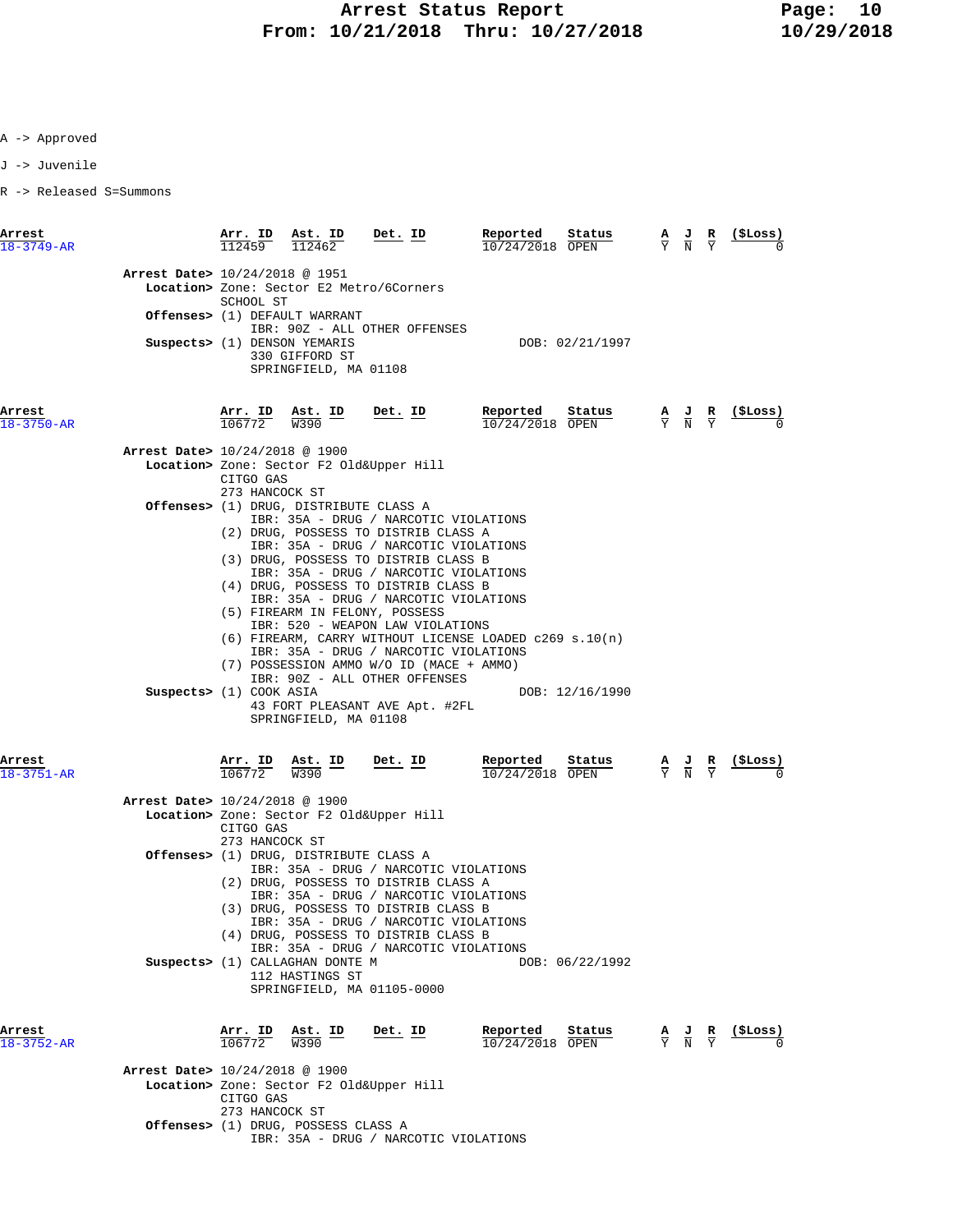| A -> Approved              |                                                                                                                                           |                                                                                                                                  |                                         |                                                                                                       |                                                               |
|----------------------------|-------------------------------------------------------------------------------------------------------------------------------------------|----------------------------------------------------------------------------------------------------------------------------------|-----------------------------------------|-------------------------------------------------------------------------------------------------------|---------------------------------------------------------------|
| J -> Juvenile              |                                                                                                                                           |                                                                                                                                  |                                         |                                                                                                       |                                                               |
| R -> Released S=Summons    | (2) ARREST WARRANT<br>Suspects> (1) LAM LACEY MARIE<br>159 DICKINSON ST Apt. #3RD<br>SPRINGFIELD, MA 01108                                | IBR: 90Z - ALL OTHER OFFENSES                                                                                                    | DOB: 05/18/1989                         |                                                                                                       |                                                               |
| Arrest<br>$18 - 3753 - AR$ | $\frac{\texttt{Arr.}}{102711}$ $\frac{\texttt{ Ast.}}{111400}$                                                                            | <u>Det. ID</u>                                                                                                                   | Reported<br>Status<br>$10/24/2018$ OPEN |                                                                                                       | $\frac{A}{Y}$ $\frac{J}{N}$ $\frac{R}{Y}$ $\frac{($Loss)}{0}$ |
|                            | Arrest Date> 10/24/2018 @ 2056<br>Location> Zone: Sector El Metro/South End                                                               |                                                                                                                                  |                                         |                                                                                                       |                                                               |
|                            | 75 PALMER AVE<br>Offenses> (1) DEFAULT WARRANT 1823CR000521<br>(2) ARREST WARRANT 1823CR005837                                            | IBR: 90Z - ALL OTHER OFFENSES<br>IBR: 90Z - ALL OTHER OFFENSES                                                                   |                                         |                                                                                                       |                                                               |
|                            | (3) DEFAULT WARRANT 1823CR005954<br>(4) ARREST WARRANT 1823CR006325<br>(5) ARREST WARRANT 1823CR006403<br>(6) ARREST WARRANT 1823CR007329 | IBR: 90Z - ALL OTHER OFFENSES<br>IBR: 90Z - ALL OTHER OFFENSES<br>IBR: 90Z - ALL OTHER OFFENSES<br>IBR: 90Z - ALL OTHER OFFENSES |                                         |                                                                                                       |                                                               |
|                            | Suspects> (1) MITCHELL DEMETRICE LASHEA<br>75 PALMER AVE<br>SPRINGFIELD, MA 01109                                                         |                                                                                                                                  | DOB: 06/23/1972                         |                                                                                                       |                                                               |
| Arrest<br>18-3754-AR       | <u>Arr. ID</u><br>$\frac{\texttt{Ast.}}{111413}$<br>109490                                                                                | Det. ID                                                                                                                          | Reported<br>Status<br>10/24/2018 OPEN   |                                                                                                       | $\frac{A}{Y}$ $\frac{J}{N}$ $\frac{R}{Y}$ (\$Loss)            |
|                            | Arrest Date> 10/24/2018 @ 2137<br>Location> Zone: Sector El Metro/South End<br>MAIN ST                                                    |                                                                                                                                  |                                         |                                                                                                       |                                                               |
|                            | Offenses> (1) DEFAULT WARRANT/ DOCKET NUMBER 1762CR009157<br>Suspects> (1) HERNANDEZ ANA M<br>22 LEXINGTON ST<br>SPRINGFIELD, MA 01107    | IBR: 90Z - ALL OTHER OFFENSES                                                                                                    | DOB: 08/21/1985                         |                                                                                                       |                                                               |
| Arrest<br>18–3755–AR       | Arr. ID<br>Ast. ID<br>108538<br>109821                                                                                                    | Det. ID                                                                                                                          | Reported<br>Status<br>10/25/2018 OPEN   | $\frac{\mathbf{A}}{\overline{Y}}$ $\frac{\mathbf{J}}{\overline{N}}$ $\frac{\mathbf{R}}{\overline{Y}}$ | (SLoss)<br>5000                                               |
|                            | Arrest Date> 10/25/2018 @ 0228<br>Location> Zone: Sector B1 Liberty Heights<br>DOMINOS PIZZA<br>790 LIBERTY ST                            |                                                                                                                                  |                                         |                                                                                                       |                                                               |
|                            | Offenses> (1) OUI DRUGS<br>(2) USE MV WITHOUT AUTHORITY<br>(3) DRUG, POSSESS CLASS B                                                      | IBR: 90D - DRIVING UNDER THE INFLUENCE<br>IBR: 240 - MOTOR VEHICLE THEFT                                                         |                                         |                                                                                                       |                                                               |
|                            | Suspects> (1) AVILES JUAN<br>39 GENESEE ST<br>SPRINGFIELD, MA                                                                             | IBR: 35A - DRUG / NARCOTIC VIOLATIONS                                                                                            | DOB: 11/17/1981                         |                                                                                                       |                                                               |
| Arrest<br>18-3756-AR       | Arr. ID<br>Ast. ID<br>103531<br>111526                                                                                                    | Det. ID                                                                                                                          | Reported<br>Status<br>10/25/2018 OPEN   | $\frac{A}{Y}$ $\frac{J}{N}$ $\frac{R}{Y}$                                                             | (ŞLoss)                                                       |
|                            | Arrest Date> 10/25/2018 @ 0329<br>Location> Zone: Sector H2 Forest Park/EFP<br>ISLAND POND RD                                             |                                                                                                                                  |                                         |                                                                                                       |                                                               |
|                            | <b>Offenses&gt;</b> (1) DANGEROUS WEAPON, CARRY                                                                                           |                                                                                                                                  |                                         |                                                                                                       |                                                               |

- IBR: 520 WEAPON LAW VIOLATIONS
- (2) B&E BUILDING NIGHTTIME FOR FELONY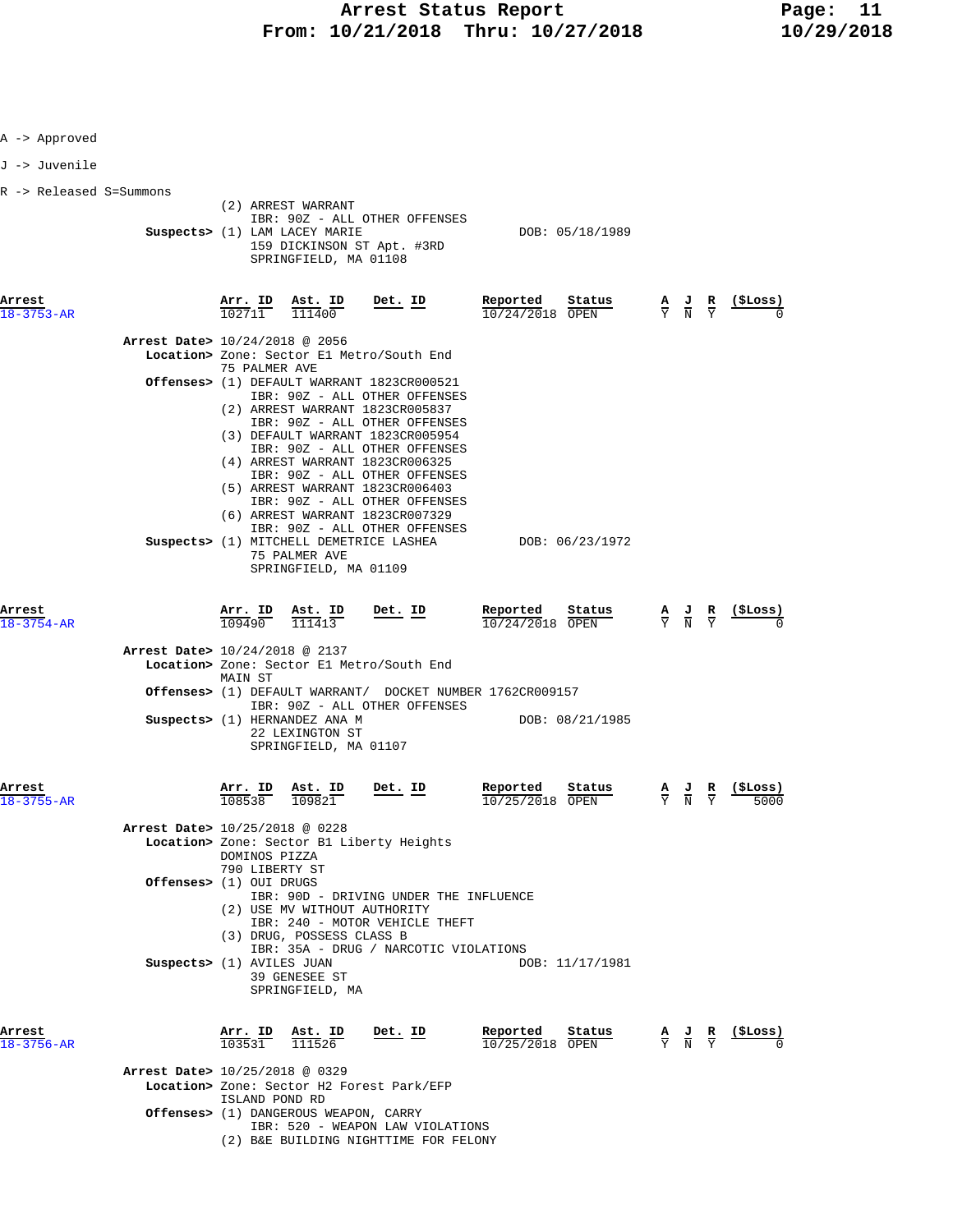| A -> Approved                  |                                          |                                                                                                                    |                                                                                                                                                                                                                                                                                       |                                                                                          |                                                                                                 |                                                                                                 |                                                                                 |
|--------------------------------|------------------------------------------|--------------------------------------------------------------------------------------------------------------------|---------------------------------------------------------------------------------------------------------------------------------------------------------------------------------------------------------------------------------------------------------------------------------------|------------------------------------------------------------------------------------------|-------------------------------------------------------------------------------------------------|-------------------------------------------------------------------------------------------------|---------------------------------------------------------------------------------|
| J -> Juvenile                  |                                          |                                                                                                                    |                                                                                                                                                                                                                                                                                       |                                                                                          |                                                                                                 |                                                                                                 |                                                                                 |
| R -> Released S=Summons        |                                          |                                                                                                                    |                                                                                                                                                                                                                                                                                       |                                                                                          |                                                                                                 |                                                                                                 |                                                                                 |
|                                |                                          | 324 OAKLAND ST<br>SPRINGFIELD, MA                                                                                  | IBR: 220 - BURGLARY / BREAKING AND ENTERI<br>Modus Operandus: Entry-Front Door (EFD)<br>(3) B&E VEHICLE/BOAT NIGHTTIME FOR FELONY<br>IBR: 23F - THEFT FROM MOTOR VEHICLE<br>(4) BURGLARIOUS INSTRUMENT, POSSESS<br>IBR: 90Z - ALL OTHER OFFENSES<br>Suspects> (1) RODRIGUEZ JOSE LUIS | DOB: 11/07/1985                                                                          |                                                                                                 |                                                                                                 |                                                                                 |
| Arrest<br>$18 - 3757 - AR$     | <u>Arr. ID</u><br>109489                 | Ast. ID Det. ID                                                                                                    |                                                                                                                                                                                                                                                                                       | Reported<br>Status<br>10/25/2018 OPEN                                                    |                                                                                                 | $\frac{\mathbf{A}}{\mathbf{Y}}$ $\frac{\mathbf{J}}{\mathbf{N}}$ $\frac{\mathbf{R}}{\mathbf{Y}}$ | $\frac{(\texttt{SLoss})}{\alpha}$                                               |
| Arrest Date> 10/25/2018 @ 0335 | 1 MGM WAY                                |                                                                                                                    | Location> Zone: Sector El Metro/South End                                                                                                                                                                                                                                             |                                                                                          |                                                                                                 |                                                                                                 |                                                                                 |
|                                |                                          | Offenses> (1) DEFAULT WARRANT<br>Suspects> (1) PEREZ EDNA IRIS<br>115 ATHERTON ST Apt. #4<br>SPRINGFIELD, MA 01108 | IBR: 90Z - ALL OTHER OFFENSES                                                                                                                                                                                                                                                         | DOB: 08/07/1990                                                                          |                                                                                                 |                                                                                                 |                                                                                 |
| Arrest<br>18-3758-AR           | $\frac{\texttt{Arr.}}{\texttt{M467}}$ ID | $rac{\text{Ast. ID}}{B497}$ Det. ID                                                                                |                                                                                                                                                                                                                                                                                       | Reported<br>Status<br>10/25/2018 OPEN                                                    |                                                                                                 |                                                                                                 | $\frac{A}{Y}$ $\frac{J}{N}$ $\frac{R}{Y}$ $\frac{($Loss)}{0}$                   |
| Arrest Date> 10/25/2018 @ 0654 |                                          | 156 KENSINGTON AVE Apt. #2R<br>Suspects> (1) JEFFERSON DAQUAN<br>SPRINGFIELD, MA                                   | Location> Zone: Sector H2 Forest Park/EFP<br>IBR: 90Z - ALL OTHER OFFENSES<br>156 KENSINGTON AVE Apt. #3                                                                                                                                                                              | <b>Offenses&gt;</b> (1) DEFAULT WARRANT #1823CR007364 FIREARM W/O FID<br>DOB: 11/28/1997 |                                                                                                 |                                                                                                 |                                                                                 |
| Arrest<br>18-3759-AR           |                                          | $\frac{\text{Arr.}}{\text{B218}}$ ID $\frac{\text{Ast.}}{\text{B497}}$                                             | $Det. ID$                                                                                                                                                                                                                                                                             | Reported<br>Status<br>10/25/2018 OPEN                                                    |                                                                                                 |                                                                                                 | $\frac{A}{Y}$ $\frac{J}{N}$ $\frac{R}{Y}$ $\frac{(\frac{5}{7} \text{Loss})}{0}$ |
| Arrest Date> 10/25/2018 @ 0755 | INSIDE                                   | 838 WORTHINGTON ST                                                                                                 | Location> Zone: Sector E2 Metro/6Corners                                                                                                                                                                                                                                              |                                                                                          |                                                                                                 |                                                                                                 |                                                                                 |
|                                |                                          | Suspects> (1) SIMMONS CEDRIC LA'KAITH<br>838 WORTHINGTON ST<br>SPRINGFIELD, MA 01105                               | Offenses> (1) ARREST WARRANT 1823CR007368 POSSESS FIREARM<br>IBR: 90Z - ALL OTHER OFFENSES                                                                                                                                                                                            | DOB: 06/15/1996                                                                          |                                                                                                 |                                                                                                 |                                                                                 |
| Arrest<br>18-3760-AR           | Arr. ID                                  | Ast. ID<br>A931                                                                                                    | <u>Det. ID</u>                                                                                                                                                                                                                                                                        | Reported<br>Status<br>10/25/2018 OPEN                                                    | $\frac{A}{Y}$ $\frac{J}{N}$ $\frac{R}{Y}$                                                       |                                                                                                 | (\$Loss)                                                                        |
| Arrest Date> 10/25/2018 @ 0903 | 340 BOSTON RD                            |                                                                                                                    | Location> Zone: Sector G1 P.P./Boston Rd.                                                                                                                                                                                                                                             |                                                                                          |                                                                                                 |                                                                                                 |                                                                                 |
|                                | Offenses> (1) RAPE                       | IBR: 11A - FORCIBLE RAPE                                                                                           | (2) INDECENT A&B ON PERSON 14 OR OVER                                                                                                                                                                                                                                                 |                                                                                          |                                                                                                 |                                                                                                 |                                                                                 |
|                                | Suspects> (1) SOSA JOSE                  | 340 BOSTON RD<br>SPRINGFIELD, MA 01018                                                                             | IBR: 11D - FORCIBLE FONDLING                                                                                                                                                                                                                                                          | DOB: 09/08/1990                                                                          |                                                                                                 |                                                                                                 |                                                                                 |
| Arrest<br>18-3761-AR           | Arr. ID<br><b>B218</b>                   | Ast. ID<br>M467                                                                                                    | Det. ID                                                                                                                                                                                                                                                                               | Reported<br>Status<br>10/25/2018 OPEN                                                    | $\frac{\mathbf{A}}{\mathbf{Y}}$ $\frac{\mathbf{J}}{\mathbf{N}}$ $\frac{\mathbf{R}}{\mathbf{Y}}$ |                                                                                                 | <u>(SLoss)</u>                                                                  |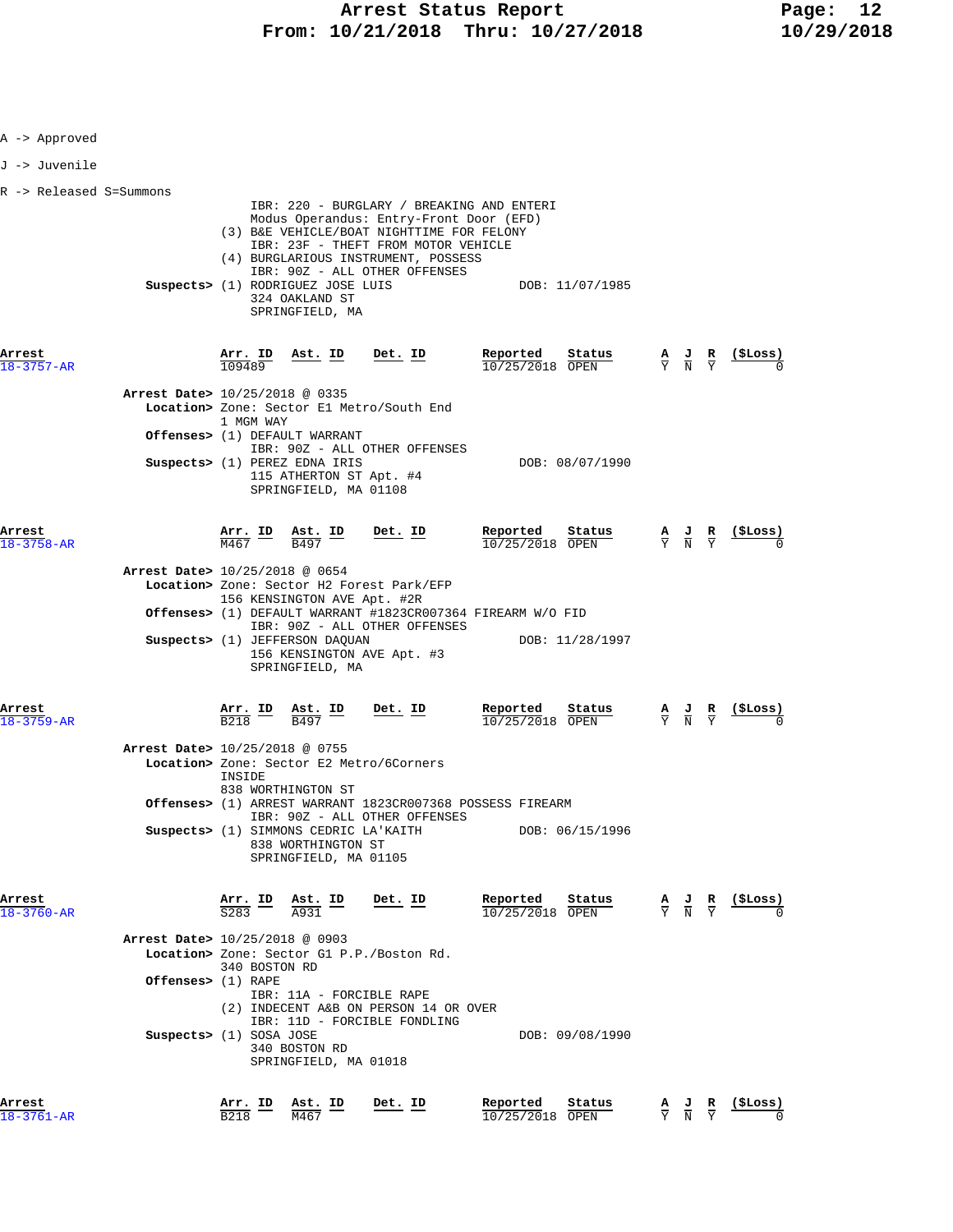| A -> Approved              |                                |                                                |                                                                                  |                                                    |                                                                    |                                 |                                                                                                 |                                                                                                 |                                                               |
|----------------------------|--------------------------------|------------------------------------------------|----------------------------------------------------------------------------------|----------------------------------------------------|--------------------------------------------------------------------|---------------------------------|-------------------------------------------------------------------------------------------------|-------------------------------------------------------------------------------------------------|---------------------------------------------------------------|
| J -> Juvenile              |                                |                                                |                                                                                  |                                                    |                                                                    |                                 |                                                                                                 |                                                                                                 |                                                               |
|                            |                                |                                                |                                                                                  |                                                    |                                                                    |                                 |                                                                                                 |                                                                                                 |                                                               |
| R -> Released S=Summons    |                                |                                                |                                                                                  |                                                    |                                                                    |                                 |                                                                                                 |                                                                                                 |                                                               |
|                            | Arrest Date> 10/25/2018 @ 0955 |                                                |                                                                                  |                                                    |                                                                    |                                 |                                                                                                 |                                                                                                 |                                                               |
|                            |                                | INSIDE                                         |                                                                                  | Location> Zone: Sector I3 16Acr/Outer Bel          |                                                                    |                                 |                                                                                                 |                                                                                                 |                                                               |
|                            |                                |                                                | 55 SOUTH TALLYHO DR                                                              |                                                    | Offenses> (1) ARREST WARRANT 1823CR006977 A&B ON CHILD WITH INJURY |                                 |                                                                                                 |                                                                                                 |                                                               |
|                            |                                |                                                |                                                                                  | IBR: 90Z - ALL OTHER OFFENSES                      |                                                                    |                                 |                                                                                                 |                                                                                                 |                                                               |
|                            |                                |                                                | Suspects> (1) ROBBINS ADAM SCOTT<br>55 SOUTH TALLYHO DR<br>SPRINGFIELD, MA 01107 |                                                    | DOB: 06/27/1982                                                    |                                 |                                                                                                 |                                                                                                 |                                                               |
| Arrest<br>$18 - 3762 - AR$ |                                | Arr. ID<br>112497                              | <u>Ast. ID</u>                                                                   | Det. ID                                            | Reported<br>Status<br>$10/25/2018$ OPEN                            |                                 | $\frac{\mathbf{A}}{\mathbf{Y}}$ $\frac{\mathbf{J}}{\mathbf{N}}$ $\frac{\mathbf{R}}{\mathbf{Y}}$ |                                                                                                 | $(5$ Loss)                                                    |
|                            | Arrest Date> 10/25/2018 @ 1130 |                                                |                                                                                  |                                                    |                                                                    |                                 |                                                                                                 |                                                                                                 |                                                               |
|                            |                                | LOBBY                                          |                                                                                  | Location> Zone: Sector E2 Metro/6Corners           |                                                                    |                                 |                                                                                                 |                                                                                                 |                                                               |
|                            |                                | 130 PEARL ST                                   | Offenses> (1) ARREST WARRANT                                                     |                                                    |                                                                    |                                 |                                                                                                 |                                                                                                 |                                                               |
|                            |                                |                                                |                                                                                  | IBR: 90Z - ALL OTHER OFFENSES                      |                                                                    |                                 |                                                                                                 |                                                                                                 |                                                               |
|                            |                                |                                                | Suspects> (1) PEREZ WILFREDO<br>122 CENTRAL ST Apt. #2R<br>SPRINGFIELD, MA       |                                                    | DOB: 05/12/1978                                                    |                                 |                                                                                                 |                                                                                                 |                                                               |
| Arrest                     |                                | Arr. ID<br>092919                              | <u>Ast. ID</u>                                                                   | Det. ID                                            | Reported<br>Status                                                 |                                 |                                                                                                 |                                                                                                 | $\frac{A}{Y}$ $\frac{J}{N}$ $\frac{R}{N}$ $\frac{($Loss)}{0}$ |
| $18 - 3763 - AR$           |                                |                                                | 111523                                                                           |                                                    | 10/25/2018 OPEN                                                    |                                 |                                                                                                 |                                                                                                 |                                                               |
|                            | Arrest Date> 10/25/2018 @ 1545 |                                                |                                                                                  |                                                    |                                                                    |                                 |                                                                                                 |                                                                                                 |                                                               |
|                            |                                | IN THE REAR                                    |                                                                                  | Location> Zone: Sector D2 Indian Orchard           |                                                                    |                                 |                                                                                                 |                                                                                                 |                                                               |
|                            |                                | 25 HEALEY ST                                   |                                                                                  | Offenses> (1) ARREST WARRANT (DOCKET#1744CR001242) |                                                                    |                                 |                                                                                                 |                                                                                                 |                                                               |
|                            |                                |                                                |                                                                                  | IBR: 90Z - ALL OTHER OFFENSES                      |                                                                    |                                 |                                                                                                 |                                                                                                 |                                                               |
|                            | Suspects> (1) QUINN LISA       |                                                | 25 HEALEY ST<br>SPRINGFIELD, MA 01109                                            |                                                    | DOB: 07/04/1981                                                    |                                 |                                                                                                 |                                                                                                 |                                                               |
|                            |                                |                                                |                                                                                  |                                                    |                                                                    |                                 |                                                                                                 |                                                                                                 |                                                               |
| Arrest<br>$18 - 3765 - AR$ |                                | Arr. ID<br>K456                                | Ast. ID<br>H544                                                                  | $Det$ . ID                                         | Reported<br>Status<br>10/25/2018 OPEN                              |                                 |                                                                                                 | $\frac{\mathbf{A}}{\mathbf{Y}}$ $\frac{\mathbf{J}}{\mathbf{N}}$ $\frac{\mathbf{R}}{\mathbf{Y}}$ |                                                               |
|                            | Arrest Date> 10/25/2018 @ 1700 | MARY TROY PARK                                 |                                                                                  | Location> Zone: Sector B2 Liberty Heights          |                                                                    |                                 |                                                                                                 |                                                                                                 |                                                               |
|                            |                                | 773 LIBERTY ST                                 | Offenses> (1) DRUG, POSSESS CLASS A                                              |                                                    |                                                                    |                                 |                                                                                                 |                                                                                                 |                                                               |
|                            |                                |                                                |                                                                                  | IBR: 35A - DRUG / NARCOTIC VIOLATIONS              |                                                                    |                                 |                                                                                                 |                                                                                                 |                                                               |
|                            | Suspects> (1) CRUZ DANIEL      |                                                | 35 GROVER ST Apt. #2FL<br>SPRINGFIELD, MA 01104                                  |                                                    | DOB: 06/25/1987                                                    |                                 |                                                                                                 |                                                                                                 |                                                               |
| Arrest<br>$18 - 3766 - AR$ |                                | $\frac{\texttt{Arr.}}{\text{K456}}$ ID<br>K456 | Ast. ID<br>H544                                                                  | Det. ID                                            | Reported<br>Status<br>10/25/2018 OPEN                              |                                 |                                                                                                 | $\frac{A}{Y}$ $\frac{J}{N}$ $\frac{R}{Y}$                                                       | $($ \$Loss)                                                   |
|                            | Arrest Date> 10/25/2018 @ 1700 |                                                |                                                                                  |                                                    |                                                                    |                                 |                                                                                                 |                                                                                                 |                                                               |
|                            |                                | MARY TROY PARK                                 |                                                                                  | Location> Zone: Sector B2 Liberty Heights          |                                                                    |                                 |                                                                                                 |                                                                                                 |                                                               |
|                            |                                | 773 LIBERTY ST                                 | Offenses> (1) DRUG, POSSESS CLASS A                                              |                                                    |                                                                    |                                 |                                                                                                 |                                                                                                 |                                                               |
|                            |                                |                                                | Suspects> (1) VELEZ EMILIO JR                                                    | IBR: 35A - DRUG / NARCOTIC VIOLATIONS              | DOB: 07/17/1974                                                    |                                 |                                                                                                 |                                                                                                 |                                                               |
|                            |                                |                                                | SPRINGFIELD, MA 01104                                                            | 310 NOTTINGHAM ST Apt. #2ND                        |                                                                    |                                 |                                                                                                 |                                                                                                 |                                                               |
| Arrest<br>$8 - 3767 - AR$  |                                | Arr. ID<br>K456                                | Ast. ID<br>H544                                                                  | Det. ID                                            | Reported<br>Status<br>10/25/2018 OPEN                              | $\frac{\mathbf{A}}{\mathbf{Y}}$ | $\frac{J}{N}$                                                                                   | R                                                                                               | (\$Loss)                                                      |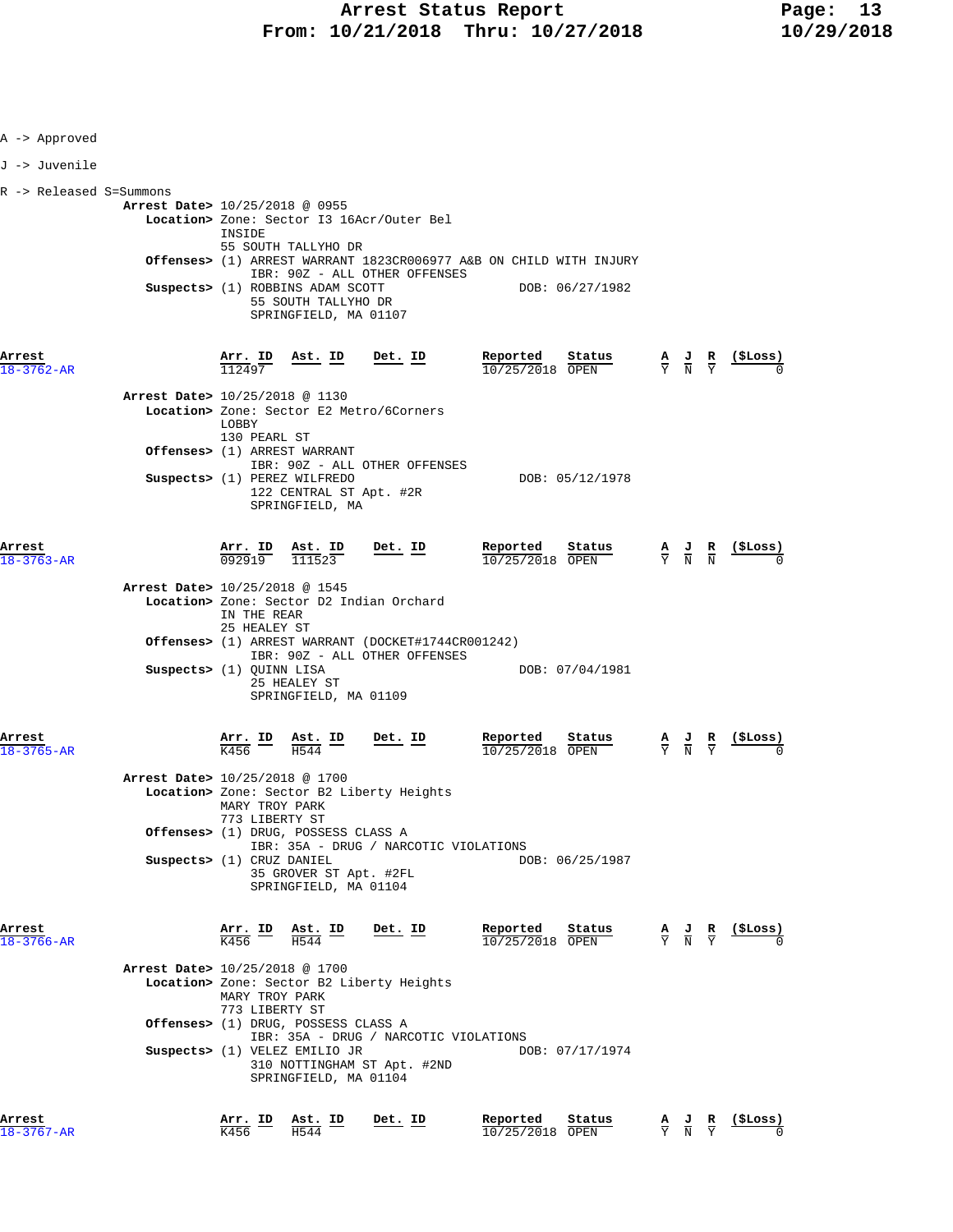| Approved |
|----------|
|----------|

J -> Juvenile

R -> Released S=Summons

 **Arrest Date>** 10/25/2018 @ 1700  **Location>** Zone: Sector B2 Liberty Heights MARY TROY PARK 773 LIBERTY ST  **Offenses>** (1) DRUG, DISTRIBUTE CLASS A IBR: 35A - DRUG / NARCOTIC VIOLATIONS (2) DRUG, DISTRIBUTE CLASS A IBR: 35A - DRUG / NARCOTIC VIOLATIONS (3) DEFAULT WARRANT IBR: 90Z - ALL OTHER OFFENSES (4) ARREST WARRANT IBR: 90Z - ALL OTHER OFFENSES (5) ARREST WARRANT IBR: 90Z - ALL OTHER OFFENSES (6) FALSE NAME/SSN, ARRESTEE FURNISH IBR: 90Z - ALL OTHER OFFENSES **Suspects>** (1) ANDUJAR CHRISTIAN RUIZ DOB: 06/11/1975 28 KENDALL ST Apt. #2ND SPRINGFIELD, MA 01104 **Arrest Arr. ID Ast. ID Det. ID Reported Status A J R (\$Loss)** 18-3768-AR 010681 H199 10/25/2018 OPEN Y N Y 0  **Arrest Date>** 10/25/2018 @ 1829  **Location>** Zone: Sector A N. End/Memorial BRIGHTWOOD ELEMENTARY SCHOOL 471 PLAINFIELD ST  **Offenses>** (1) ASSAULT W/DANGEROUS WEAPON IBR: 13A - AGGRAVATED ASSAULT (2) ASSAULT W/DANGEROUS WEAPON IBR: 13A - AGGRAVATED ASSAULT (3) ASSAULT W/DANGEROUS WEAPON IBR: 13A - AGGRAVATED ASSAULT (4) ASSAULT W/DANGEROUS WEAPON IBR: 13A - AGGRAVATED ASSAULT (5) STOP FOR POLICE, FAIL IBR: 99 - TRAFFIC, TOWN BY-LAW OFFENSES (6) LEAVE SCENE OF PROPERTY DAMAGE IBR: 99 - TRAFFIC, TOWN BY-LAW OFFENSES (7) STOP/YIELD, FAIL TO IBR: 99 - TRAFFIC, TOWN BY-LAW OFFENSES (8) NEGLIGENT OPERATION OF MOTOR VEHICLE IBR: 99 - TRAFFIC, TOWN BY-LAW OFFENSES (9) SPEEDING IBR: 99 - TRAFFIC, TOWN BY-LAW OFFENSES (10) MARKED LANES VIOLATION IBR: 99 - TRAFFIC, TOWN BY-LAW OFFENSES (11) A&B WITH DANGEROUS WEAPON IBR: 13A - AGGRAVATED ASSAULT (12) A&B WITH DANGEROUS WEAPON IBR: 13A - AGGRAVATED ASSAULT (13) LEAVE SCENE OF PERSONAL INJURY IBR: 99 - TRAFFIC, TOWN BY-LAW OFFENSES (14) PROBATION WARRANT (DOCKET #1679CR00078A,-B) IBR: 90Z - ALL OTHER OFFENSES (15) THREAT TO COMMIT CRIME IBR: 13C - INTIMIDATION (16) THREAT TO COMMIT CRIME IBR: 13C - INTIMIDATION **Suspects>** (1) DIAZ MANUEL DOB: 09/13/1980 6 KEENWOOD ST Apt. #C WESTFIELD, MA 01085

| Arrest           | Arr<br>ID. | ΙD<br>Ast. | ΙD<br>Det | Reported   | Status | JR | (\$Loss) |
|------------------|------------|------------|-----------|------------|--------|----|----------|
| $18 - 3769 - AR$ | 01951      | 01937      |           | 10/25/2018 | OPEN   | N  |          |

 **Arrest Date>** 10/25/2018 @ 2251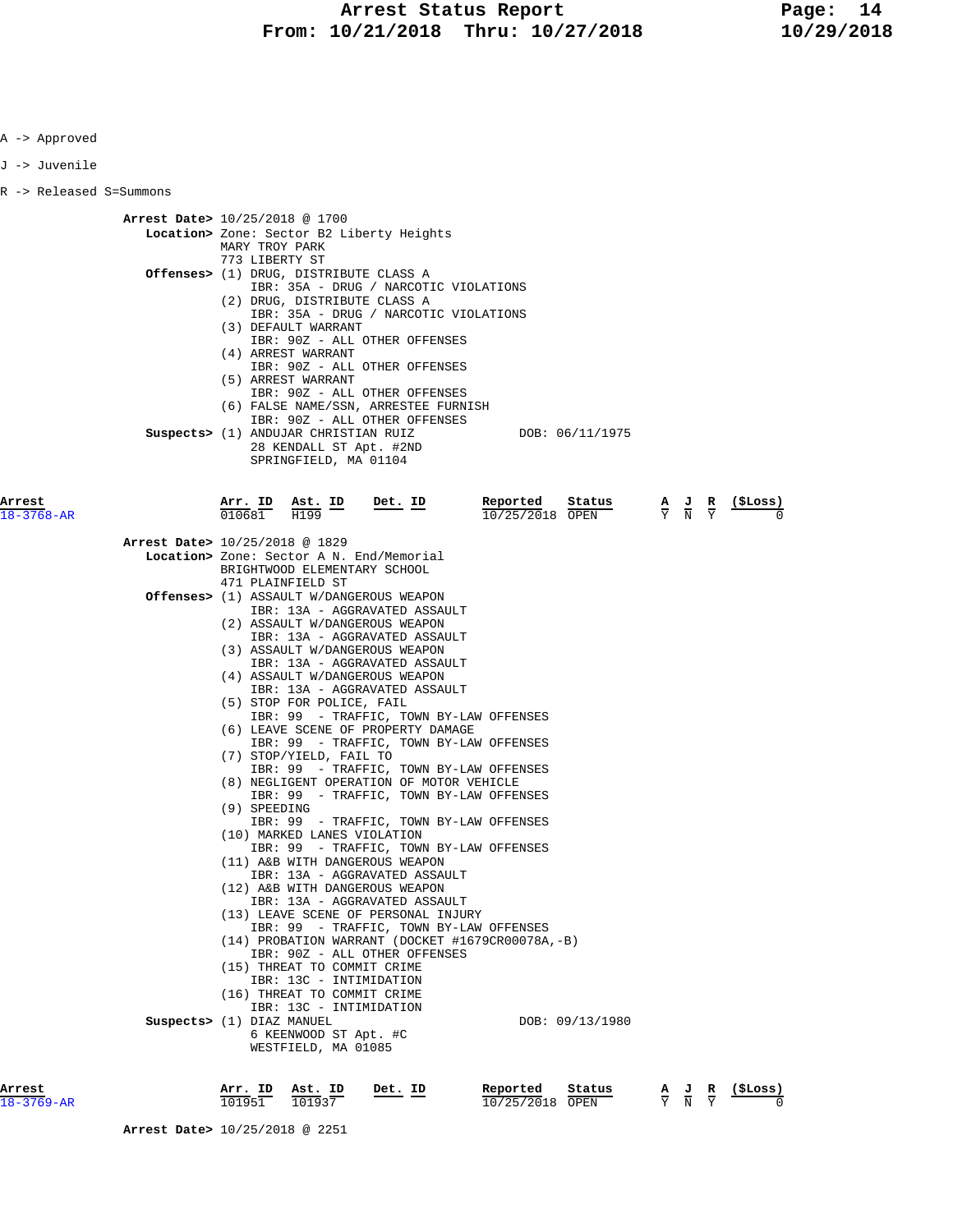| A -> Approved                                   |                                                                                                                                                                                                                                                                                                                                                                                                                                                                                                                                                                                                                                                                                |                                                          |                                                                                                 |                                                               |
|-------------------------------------------------|--------------------------------------------------------------------------------------------------------------------------------------------------------------------------------------------------------------------------------------------------------------------------------------------------------------------------------------------------------------------------------------------------------------------------------------------------------------------------------------------------------------------------------------------------------------------------------------------------------------------------------------------------------------------------------|----------------------------------------------------------|-------------------------------------------------------------------------------------------------|---------------------------------------------------------------|
| J -> Juvenile                                   |                                                                                                                                                                                                                                                                                                                                                                                                                                                                                                                                                                                                                                                                                |                                                          |                                                                                                 |                                                               |
| R -> Released S=Summons<br>Arrest<br>18-3772-AR | Location> Zone: Sector E2 Metro/6Corners<br>TEMPLE ST<br>Offenses> (1) DEFAULT WARRANT<br>IBR: 90Z - ALL OTHER OFFENSES<br>(2) DEFAULT WARRANT<br>IBR: 90Z - ALL OTHER OFFENSES<br>(3) ARREST WARRANT<br>IBR: 90Z - ALL OTHER OFFENSES<br>Suspects> (1) RIVERA NOE<br>55 DWIGHT RD<br>SPRINGFIELD, MA 01108<br>$\frac{\texttt{Arr.}}{\texttt{B218}}$ $\frac{\texttt{Ab}}{\texttt{M467}}$ $\frac{\texttt{ID}}{\texttt{M467}}$ $\frac{\texttt{Det.}}{\texttt{D}}$<br>Arrest Date> 10/26/2018 @ 0850<br>Location> Zone: Sector H1 Forest Park<br>INSIDE<br>136 LEYFRED TER<br>Offenses> (1) ARREST WARRANT 1823CR002726 CARRY FIREARM NO LICENSE<br>IBR: 90Z - ALL OTHER OFFENSES | DOB: 03/20/1988<br>Reported<br>Status<br>10/26/2018 OPEN |                                                                                                 | $\frac{A}{Y}$ $\frac{J}{N}$ $\frac{R}{Y}$ $\frac{($Loss)}{0}$ |
| Arrest                                          | Suspects> (1) DEL ROSARIO VICTOR<br>136 LEYFRED TER Apt. #1FLR<br>SPRINGFIELD, MA<br>Det. ID                                                                                                                                                                                                                                                                                                                                                                                                                                                                                                                                                                                   | DOB: 03/03/1990<br>Reported<br>Status                    |                                                                                                 |                                                               |
| $18 - 3773 - AR$                                | $\frac{\texttt{Arr. ID}}{\texttt{S265}}$<br><b>Ast. ID</b><br>112481<br>Arrest Date> 10/26/2018 @ 0918<br>Location> Zone: Sector El Metro/South End<br>100 ACUSHNET AVE Apt. #1FL<br>Offenses> (1) WAR#1823CR004313 UNLICENSED OP MV/EQUIP VIOL/POSS CL B<br>IBR: 90Z - ALL OTHER OFFENSES<br>(2) WAR 1823CR005826, LICENSE REVOKED/SUSP, OP MV<br>IBR: 90Z - ALL OTHER OFFENSES<br>Suspects> (1) LATORRE ABIGAIL<br>100 ACUSHNET AVE Apt. #1ST<br>SPRINGFIELD, MA 01105-2219                                                                                                                                                                                                  | 10/26/2018 OPEN<br>DOB: 10/21/1990                       | $\frac{A}{Y}$ $\frac{J}{N}$ $\frac{R}{Y}$                                                       |                                                               |
| Arrest<br>18-3774-AR                            | Arr. ID<br>Det. ID<br>Ast. ID<br>B <sub>218</sub><br>M467<br>Arrest Date> 10/26/2018 @ 1040<br>Location> Zone: Sector G1 P.P./Boston Rd.<br>INSIDE<br>138 DENVER ST<br>Offenses> (1) DEFAULT WARRANT 1423CR001179 LARCENY OVER 1200<br>IBR: 90Z - ALL OTHER OFFENSES<br>(2) ARREST WARRANT 1623CR001526 FAIL TO PROVIDE DNA<br>IBR: 90Z - ALL OTHER OFFENSES<br>Suspects> (1) SINGLETARY HOWARD JULIUS<br>138 DENVER ST<br>SPRINGFIELD, MA                                                                                                                                                                                                                                     | Reported<br>Status<br>10/26/2018 OPEN<br>DOB: 11/24/1961 | $\frac{A}{Y}$ $\frac{J}{N}$                                                                     |                                                               |
| Arrest<br>18-3775-AR                            | Arr. ID<br>Ast. ID<br><u>Det. ID</u><br>103436<br>B979<br>Arrest Date> 10/26/2018 @ 1205<br>Location> Zone: Sector E2 Metro/6Corners<br>ONE STOP DISCOUNT LIQUOR & CONVENIENCE STORE<br>494 CENTRAL ST<br>Offenses> (1) DRUG, POSSESS TO DISTRIB CLASS A, SUBSQ.<br>IBR: 35A - DRUG / NARCOTIC VIOLATIONS<br>(2) DRUG, DISTRIBUTE CLASS A, SUBSQ.OFF.<br>IBR: 35A - DRUG / NARCOTIC VIOLATIONS                                                                                                                                                                                                                                                                                 | Reported<br>Status<br>$\overline{10/26/2018}$ OPEN       | $\frac{\mathbf{A}}{\mathbf{Y}}$ $\frac{\mathbf{J}}{\mathbf{N}}$ $\frac{\mathbf{R}}{\mathbf{Y}}$ | <u>(SLoss)</u>                                                |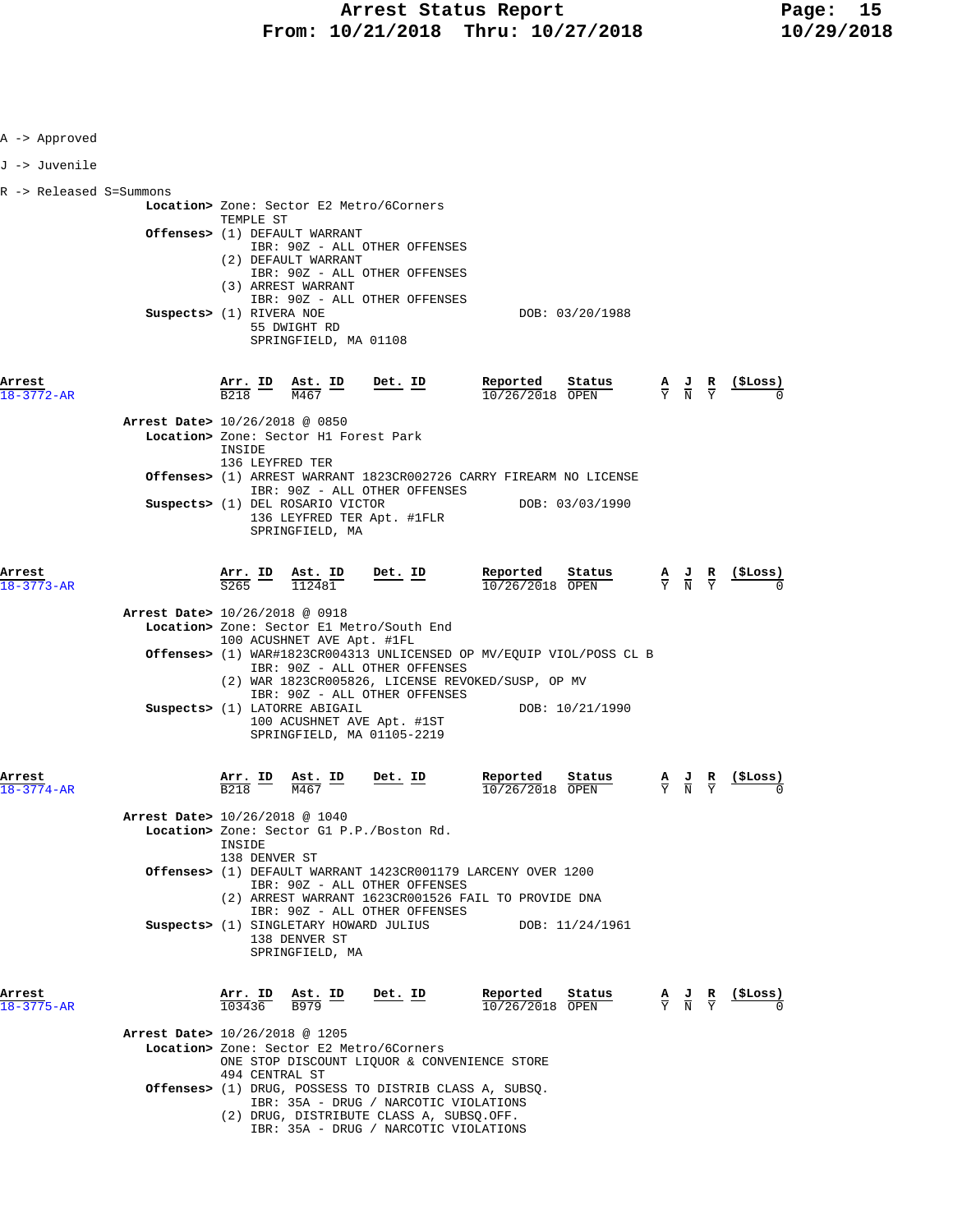| A -> Approved              |                                |                                   |                                                                          |                                                                                                                     |                                                                                                                                                                                                                                                    |  |                                                               |
|----------------------------|--------------------------------|-----------------------------------|--------------------------------------------------------------------------|---------------------------------------------------------------------------------------------------------------------|----------------------------------------------------------------------------------------------------------------------------------------------------------------------------------------------------------------------------------------------------|--|---------------------------------------------------------------|
| J -> Juvenile              |                                |                                   |                                                                          |                                                                                                                     |                                                                                                                                                                                                                                                    |  |                                                               |
| R -> Released S=Summons    | Suspects> (1) CRUZ RICARDO     |                                   | 42 CHESTER ST Apt. #1ST<br>SPRINGFIELD, MA                               |                                                                                                                     | DOB: 01/25/1980                                                                                                                                                                                                                                    |  |                                                               |
| Arrest<br>18-3776-AR       |                                |                                   |                                                                          | $\frac{\texttt{Arr. ID}}{103436}$ $\frac{\texttt{Ast. ID}}{\texttt{B979}}$ $\frac{\texttt{Det. ID}}{\texttt{D979}}$ | $\begin{array}{cccccc} \textbf{\texttt{Reported}} & \texttt{Status} & \texttt{A} & \texttt{J} & \texttt{R} & (\texttt{\texttt{SLoss}})\\ \hline 10/26/2018 & \texttt{OFEN} & & & \texttt{Y} & \texttt{N} & \texttt{Y} & 0 \end{array}$             |  |                                                               |
|                            | Arrest Date> 10/26/2018 @ 1205 |                                   |                                                                          | Location> Zone: Sector E2 Metro/6Corners                                                                            | ONE STOP DISCOUNT LIQUOR & CONVENIENCE STORE                                                                                                                                                                                                       |  |                                                               |
|                            |                                | 494 CENTRAL ST                    | Offenses> (1) DRUG, POSSESS CLASS A<br>(2) ARREST WARRANT                | IBR: 35A - DRUG / NARCOTIC VIOLATIONS                                                                               |                                                                                                                                                                                                                                                    |  |                                                               |
|                            |                                |                                   | 18 CHESTER ST                                                            | IBR: 90Z - ALL OTHER OFFENSES<br>SPRINGFIELD, MA 01105-1612                                                         | Suspects> (1) BONILLA-DIAZ NELSON BONILLA DOB: 09/29/1965                                                                                                                                                                                          |  |                                                               |
| Arrest<br>18-3778-AR       |                                |                                   | $\frac{\texttt{Arr.}}{112462}$ $\frac{\texttt{Ab.}}{112452}$ Det. ID     |                                                                                                                     | Reported<br>$\frac{\text{Status}}{\text{OPEN}}$ $\frac{A}{Y}$ $\frac{J}{N}$ $\frac{R}{Y}$<br>$10/26/2018$ OPEN                                                                                                                                     |  | (ŞLoss)                                                       |
|                            | Arrest Date> 10/26/2018 @ 1600 | NE SECTOR<br>80 PEARL ST          |                                                                          | Location> Zone: Sector E2 Metro/6Corners                                                                            |                                                                                                                                                                                                                                                    |  |                                                               |
|                            |                                |                                   | Offenses> (1) MOTOR VEH, LARCENY OF                                      | IBR: 240 - MOTOR VEHICLE THEFT                                                                                      |                                                                                                                                                                                                                                                    |  |                                                               |
|                            | Suspects> (1) OJEDA ALEX       |                                   | 115 DWIGHT ST Apt. #215<br>SPRINGFIELD, MA 01101                         |                                                                                                                     | DOB: 06/29/1963                                                                                                                                                                                                                                    |  |                                                               |
| Arrest<br>$18 - 3779 - AR$ |                                | <u>Arr. ID</u><br>112451          | Ast. ID Det. ID                                                          |                                                                                                                     | Reported<br>Status<br>10/26/2018 OPEN                                                                                                                                                                                                              |  | $\frac{A}{Y}$ $\frac{J}{N}$ $\frac{R}{N}$ (\$Loss)            |
|                            | Arrest Date> 10/26/2018 @ 1645 | 617 BELMONT AVE                   |                                                                          | Location> Zone: Sector H3 Forest Park/EFP<br>CVS PHARMACY SPRINGFIELD PHOTO LAB PHONE                               |                                                                                                                                                                                                                                                    |  |                                                               |
|                            |                                |                                   | (2) MARKED LANES VIOLATION                                               | Offenses> (1) LICENSE SUSPENDED/REVOKED, OP MV WITH                                                                 | IBR: 99 - TRAFFIC, TOWN BY-LAW OFFENSES                                                                                                                                                                                                            |  |                                                               |
|                            |                                |                                   | Suspects> (1) LANCASTER ANTONIO<br>49 ARLISS ST<br>SPRINGFIELD, MA 01108 |                                                                                                                     | IBR: 99 - TRAFFIC, TOWN BY-LAW OFFENSES<br>DOB: 01/09/1964                                                                                                                                                                                         |  |                                                               |
| Arrest<br>18-3782-AR       |                                |                                   |                                                                          | $\frac{\text{Arr.}}{\text{K456}}$ ID $\frac{\text{Ast.}}{\text{H544}}$ ID Det. ID                                   | $\begin{array}{cccccc} \textbf{Reported} & \textbf{Status} & \textbf{A} & \textbf{J} & \textbf{R} & (\texttt{SLoss}) \\ \hline 10/26/2018 & \text{OPEN} & & & \overline{\textbf{Y}} & \overline{\textbf{N}} & \overline{\textbf{Y}} & \end{array}$ |  |                                                               |
|                            | Arrest Date> 10/26/2018 @ 1950 | EDWARDS ST                        |                                                                          | Location> Zone: Sector E2 Metro/6Corners                                                                            |                                                                                                                                                                                                                                                    |  |                                                               |
|                            |                                |                                   |                                                                          | IBR: 35A - DRUG / NARCOTIC VIOLATIONS                                                                               | Offenses> (1) DRUG, POSSESS TO DISTRIB CLASS B, SUBSQ.                                                                                                                                                                                             |  |                                                               |
|                            |                                |                                   | Suspects> (1) MAURAS ALEXANDER E<br>76 EARL ST<br>SPRINGFIELD, MA        |                                                                                                                     | DOB: 04/14/1975                                                                                                                                                                                                                                    |  |                                                               |
| Arrest<br>18-3783-AR       |                                | $\frac{\texttt{Arr. ID}}{111525}$ | Ast. ID<br>111495                                                        | Det. ID                                                                                                             | Reported<br>Status<br>10/26/2018 OPEN                                                                                                                                                                                                              |  | $\frac{A}{Y}$ $\frac{J}{N}$ $\frac{R}{N}$ $\frac{($Loss)}{0}$ |

 **Arrest Date>** 10/26/2018 @ 2107  **Location>** Zone: Sector F2 Old&Upper Hill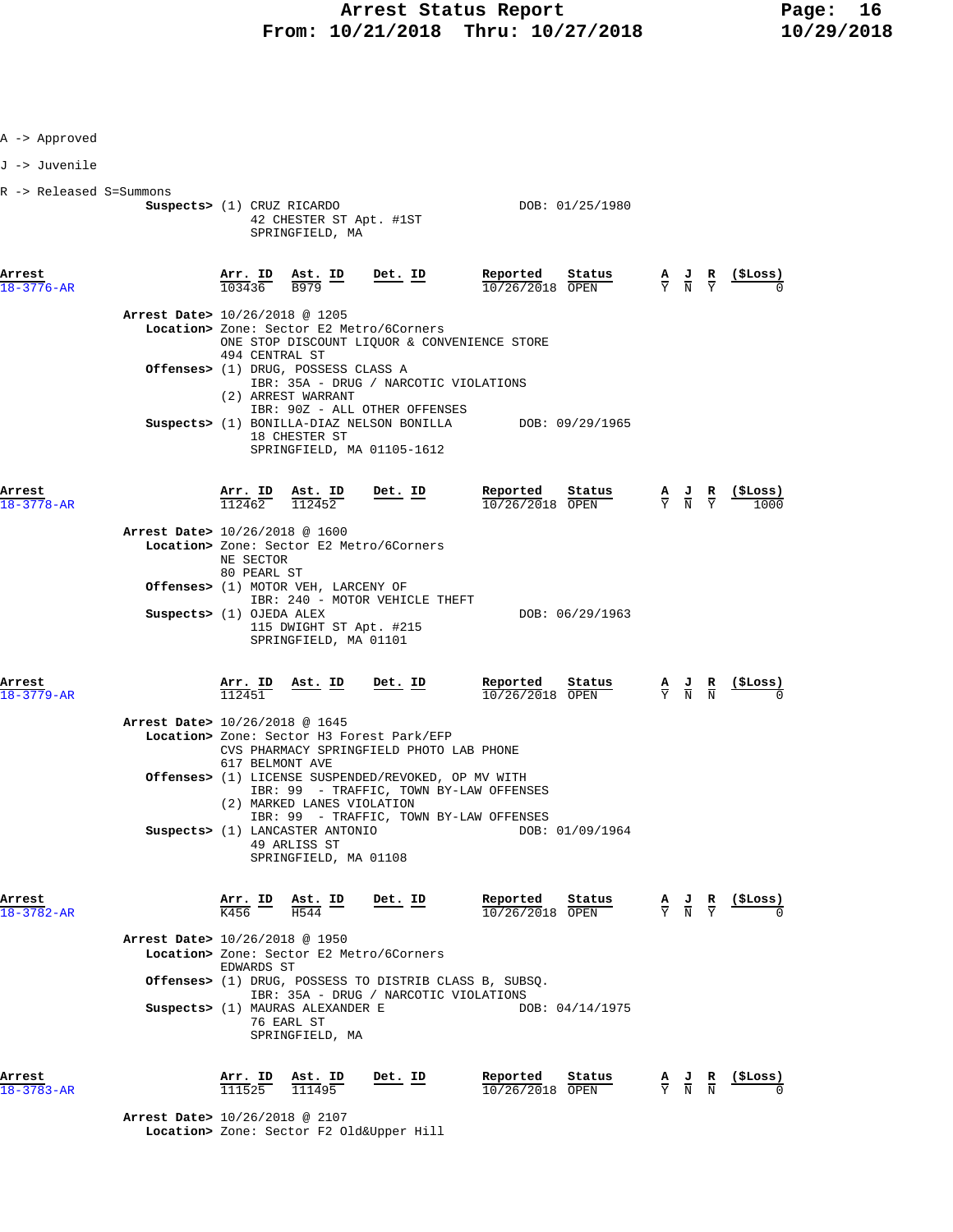| A -> Approved              |                                                                                                                                                                                                                                                                                     |                                                                                                 |                          |
|----------------------------|-------------------------------------------------------------------------------------------------------------------------------------------------------------------------------------------------------------------------------------------------------------------------------------|-------------------------------------------------------------------------------------------------|--------------------------|
| J -> Juvenile              |                                                                                                                                                                                                                                                                                     |                                                                                                 |                          |
| R -> Released S=Summons    |                                                                                                                                                                                                                                                                                     |                                                                                                 |                          |
|                            | STATE ST<br><b>Offenses&gt;</b> (1) LIGHTS VIOLATION, MV<br>IBR: 99 - TRAFFIC, TOWN BY-LAW OFFENSES<br>(2) INSPECTION/STICKER, NO<br>IBR: 99 - TRAFFIC, TOWN BY-LAW OFFENSES                                                                                                        |                                                                                                 |                          |
|                            | (3) UNLICENSED OPERATION OF MV<br>IBR: 99 - TRAFFIC, TOWN BY-LAW OFFENSES<br>(4) RESIST ARREST<br>IBR: 13B - SIMPLE ASSAULT<br>Suspects> (1) ROMAN ROBERTO<br>DOB: 10/18/1971                                                                                                       |                                                                                                 |                          |
|                            | 1716 DWIGHT ST Apt. #6<br>SPRINGFIELD, MA 01109-0000                                                                                                                                                                                                                                |                                                                                                 |                          |
| Arrest<br>18-3784-AR       | Arr. ID Ast. ID<br>Reported<br>Status<br>Det. ID<br>054983<br>F338<br>$10/26/2018$ OPEN                                                                                                                                                                                             | $\frac{A}{Y}$ $\frac{J}{N}$ $\frac{R}{N}$                                                       | (\$Loss)                 |
|                            | Arrest Date> 10/26/2018 @ 2124<br>Location> Zone: Sector El Metro/South End<br>1500 MAIN ST<br>Offenses> (1) ARREST WARRANT                                                                                                                                                         |                                                                                                 |                          |
|                            | IBR: 90Z - ALL OTHER OFFENSES<br>Suspects> (1) GUIDRY JAHLEELE<br>DOB: 02/15/1989<br>52 RUTLEDGE AVE Apt. #1<br>SPRINGFIELD, MA                                                                                                                                                     |                                                                                                 |                          |
| Arrest<br>18-3785-AR       | Reported<br>$\frac{\texttt{Arr.}}{111388} \quad \frac{\texttt{Ab.}}{100136}$<br>Det. ID<br>Sta <u>tus</u><br>10/26/2018 OPEN                                                                                                                                                        | $\frac{\mathbf{A}}{\mathbf{Y}}$ $\frac{\mathbf{J}}{\mathbf{N}}$ $\frac{\mathbf{R}}{\mathbf{N}}$ | ( <b>SLoss</b> )<br>8525 |
|                            | Arrest Date> 10/26/2018 @ 2258<br>Location> Zone: Sector G1 P.P./Boston Rd.<br>165 ROSEWELL ST                                                                                                                                                                                      |                                                                                                 |                          |
|                            | <b>Offenses&gt;</b> (1) BURGLARY, UNARMED<br>IBR: 220 - BURGLARY / BREAKING AND ENTERI<br>Modus Operandus: Exit-Front Window (XFW)<br>(2) LARCENY OVER \$1200<br>IBR: 23H - ALL OTHER LARCENY<br>(3) LARCENY OVER \$1200<br>IBR: 23H - ALL OTHER LARCENY<br>(4) LARCENY OVER \$1200 |                                                                                                 |                          |
|                            | IBR: 23H - ALL OTHER LARCENY<br>(5) LARCENY OVER \$1200<br>IBR: 23H - ALL OTHER LARCENY<br>(6) LARCENY UNDER \$1200<br>IBR: 23H - ALL OTHER LARCENY                                                                                                                                 |                                                                                                 |                          |
|                            | Suspects> (1) FEARING TYSHAUN M<br>DOB: 11/04/1998<br>290 PHELAND AVE<br>SPRINGFIELD, MA 01109-3026                                                                                                                                                                                 |                                                                                                 |                          |
| Arrest<br>$18 - 3786 - AR$ | Reported<br>Status<br>Det. ID<br>Arr. ID<br>Ast. ID<br>$\frac{101947}{101947}$<br>C620<br>10/27/2018 OPEN                                                                                                                                                                           | $\frac{A}{Y}$ $\frac{J}{N}$ $\frac{R}{Y}$                                                       | (\$Loss)                 |
|                            | Arrest Date> 10/27/2018 @ 0108<br>Location> Zone: Sector El Metro/South End<br>THE ZONE NIGHT CLUB<br>80 WORTHINGTON ST                                                                                                                                                             |                                                                                                 |                          |
|                            | Offenses> $(1)$ . A&B $(Simple)$<br>IBR: 13B - SIMPLE ASSAULT<br>(2) DISORDERLY CONDUCT<br>IBR: 90C - DISORDERLY CONDUCT                                                                                                                                                            |                                                                                                 |                          |
|                            | (3) DRUG, POSSESS CLASS B<br>IBR: 35A - DRUG / NARCOTIC VIOLATIONS<br>Suspects> (1) MARTINEZ DEVIN JADIEL<br>DOB: 09/25/1994<br>82 MALDEN ST<br>SPRINGFIELD, MA                                                                                                                     |                                                                                                 |                          |
| Arrest                     | Det. ID<br>Reported<br>Status<br><u>Arr. ID Ast. ID</u>                                                                                                                                                                                                                             |                                                                                                 | A J R (\$Loss)           |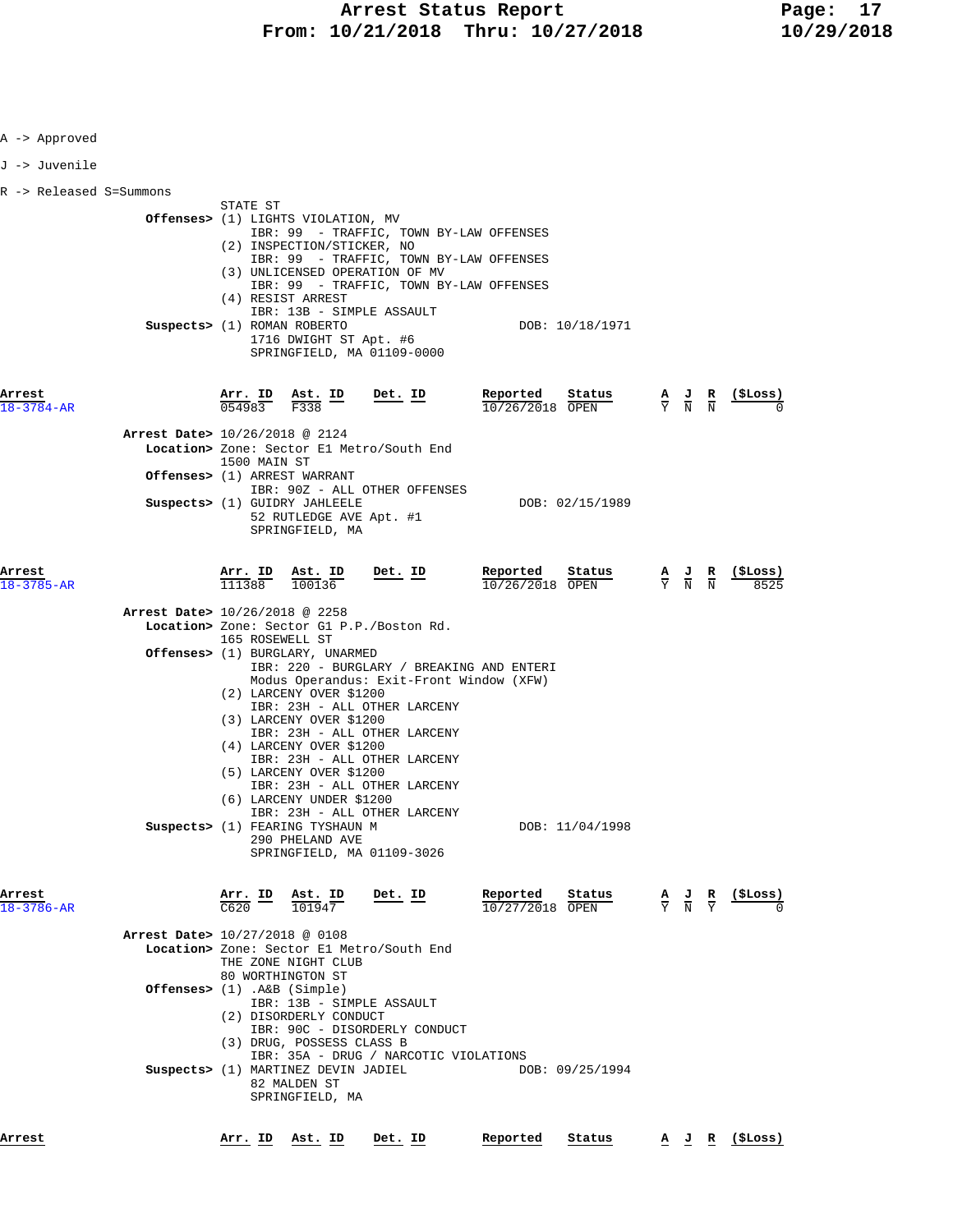| A -> Approved                                            |                                                                                                                                                                                                                                                                                                                                                                                                                                                       |                                         |                                                                                                 |                |
|----------------------------------------------------------|-------------------------------------------------------------------------------------------------------------------------------------------------------------------------------------------------------------------------------------------------------------------------------------------------------------------------------------------------------------------------------------------------------------------------------------------------------|-----------------------------------------|-------------------------------------------------------------------------------------------------|----------------|
| J -> Juvenile                                            |                                                                                                                                                                                                                                                                                                                                                                                                                                                       |                                         |                                                                                                 |                |
| R -> Released S=Summons<br>18-3787-AR                    | 110082 111415                                                                                                                                                                                                                                                                                                                                                                                                                                         | 10/27/2018 OPEN Y N Y                   |                                                                                                 | $\Omega$       |
|                                                          | Arrest Date> 10/27/2018 @ 0118<br>Location> Zone: Sector El Metro/South End<br>1 MGM WAY<br>Offenses> (1) TRESPASS<br>IBR: 90J - TRESPASS OF REAL PROPERTY<br>(2) DISORDERLY CONDUCT                                                                                                                                                                                                                                                                  |                                         |                                                                                                 |                |
|                                                          | IBR: 90C - DISORDERLY CONDUCT<br>Suspects> (1) RODGERS JOHN TALLON<br>40 BRIGHTSIDE DR<br>HOLYOKE, MA 01040                                                                                                                                                                                                                                                                                                                                           | DOB: 08/16/1970                         |                                                                                                 |                |
| Arrest<br>$18 - 3788 - AR$                               | Arr. ID Ast. ID<br>Det. ID<br>111527<br>107742                                                                                                                                                                                                                                                                                                                                                                                                        | Reported<br>Status<br>10/27/2018 OPEN   | $\frac{\mathbf{A}}{\mathbf{Y}}$ $\frac{\mathbf{J}}{\mathbf{N}}$ $\frac{\mathbf{R}}{\mathbf{Y}}$ | <u>(ŞLoss)</u> |
|                                                          | Arrest Date> 10/27/2018 @ 0155<br>Location> Zone: Sector El Metro/South End<br>1200 MAIN ST                                                                                                                                                                                                                                                                                                                                                           |                                         |                                                                                                 |                |
|                                                          | Offenses> (1) FIREARM, DISCHARGE WITHIN 500 FT OF BLDG<br>IBR: 520 - WEAPON LAW VIOLATIONS<br>(2) STOP FOR POLICE, FAIL<br>IBR: 99 - TRAFFIC, TOWN BY-LAW OFFENSES<br>$(3)$ FIREARM, CARRY WITHOUT LICENSE LOADED c269 s.10(n)                                                                                                                                                                                                                        |                                         |                                                                                                 |                |
|                                                          | IBR: 520 - WEAPON LAW VIOLATIONS<br>(4) RECEIVE STOLEN PROPERTY -\$1200<br>IBR: 280 - STOLEN PROPERTY OFFENSES<br>Suspects> (1) CRUZ ADRIAN<br>136 DARLING ST Apt. #1FL<br>SPRINGFIELD, MA 01108                                                                                                                                                                                                                                                      | DOB: 11/20/1988                         |                                                                                                 |                |
|                                                          |                                                                                                                                                                                                                                                                                                                                                                                                                                                       |                                         |                                                                                                 |                |
|                                                          | <u>Ast. ID</u><br><u>Det. ID</u><br><u>Arr. I</u> D<br>111404                                                                                                                                                                                                                                                                                                                                                                                         | Reported<br>Status<br>$10/27/2018$ OPEN | $\frac{A}{Y}$ $\frac{J}{N}$ $\frac{R}{N}$                                                       | <u>(ŞLoss)</u> |
|                                                          | Arrest Date> 10/27/2018 @ 0230<br>Location> Zone: Sector C East Springfield                                                                                                                                                                                                                                                                                                                                                                           |                                         |                                                                                                 |                |
|                                                          | 1387 CAREW ST<br><b>Offenses&gt;</b> (1) UNLICENSED OPERATION OF MV<br>IBR: 99 - TRAFFIC, TOWN BY-LAW OFFENSES<br>(2) RESIST ARREST<br>IBR: 13B - SIMPLE ASSAULT                                                                                                                                                                                                                                                                                      |                                         |                                                                                                 |                |
|                                                          | (3) A&B ON POLICE OFFICER<br>IBR: 13B - SIMPLE ASSAULT<br>(4) A&B ON POLICE OFFICER<br>IBR: 13B - SIMPLE ASSAULT<br>Suspects> (1) REYNOLDS ASHDON<br>93 FERNWOLD ST                                                                                                                                                                                                                                                                                   | DOB: 12/30/1992                         |                                                                                                 |                |
|                                                          | SPRINGFIELD, MA 01104<br>Arr. ID<br>Ast. ID<br>Det. ID<br>109869<br>T736                                                                                                                                                                                                                                                                                                                                                                              | Reported<br>Status<br>10/27/2018 OPEN   | $\frac{A}{Y}$ $\frac{J}{N}$ $\frac{R}{N}$                                                       | (\$Loss)       |
|                                                          | Arrest Date> 10/27/2018 @ 0234<br>Location> Zone: Sector El Metro/South End                                                                                                                                                                                                                                                                                                                                                                           |                                         |                                                                                                 |                |
| Arrest<br>$18 - 3790 - AR$<br>Arrest<br>$18 - 3791 - AR$ | 1380 MAIN ST<br>Offenses> (1) LICENSE REVOKED AS HTO, OPERATE MV WITH<br>IBR: 99 - TRAFFIC, TOWN BY-LAW OFFENSES<br>(2) SPEEDING<br>IBR: 99 - TRAFFIC, TOWN BY-LAW OFFENSES<br>(3) UNREGISTERED MOTOR VEHICLE<br>IBR: 99 - TRAFFIC, TOWN BY-LAW OFFENSES<br>(4) NUMBER PLATE VIOLATION TO CONCEAL ID<br>IBR: 99 - TRAFFIC, TOWN BY-LAW OFFENSES<br>(5) UNINSURED MOTOR VEHICLE<br>IBR: 99 - TRAFFIC, TOWN BY-LAW OFFENSES<br>(6) LIGHTS VIOLATION, MV |                                         |                                                                                                 |                |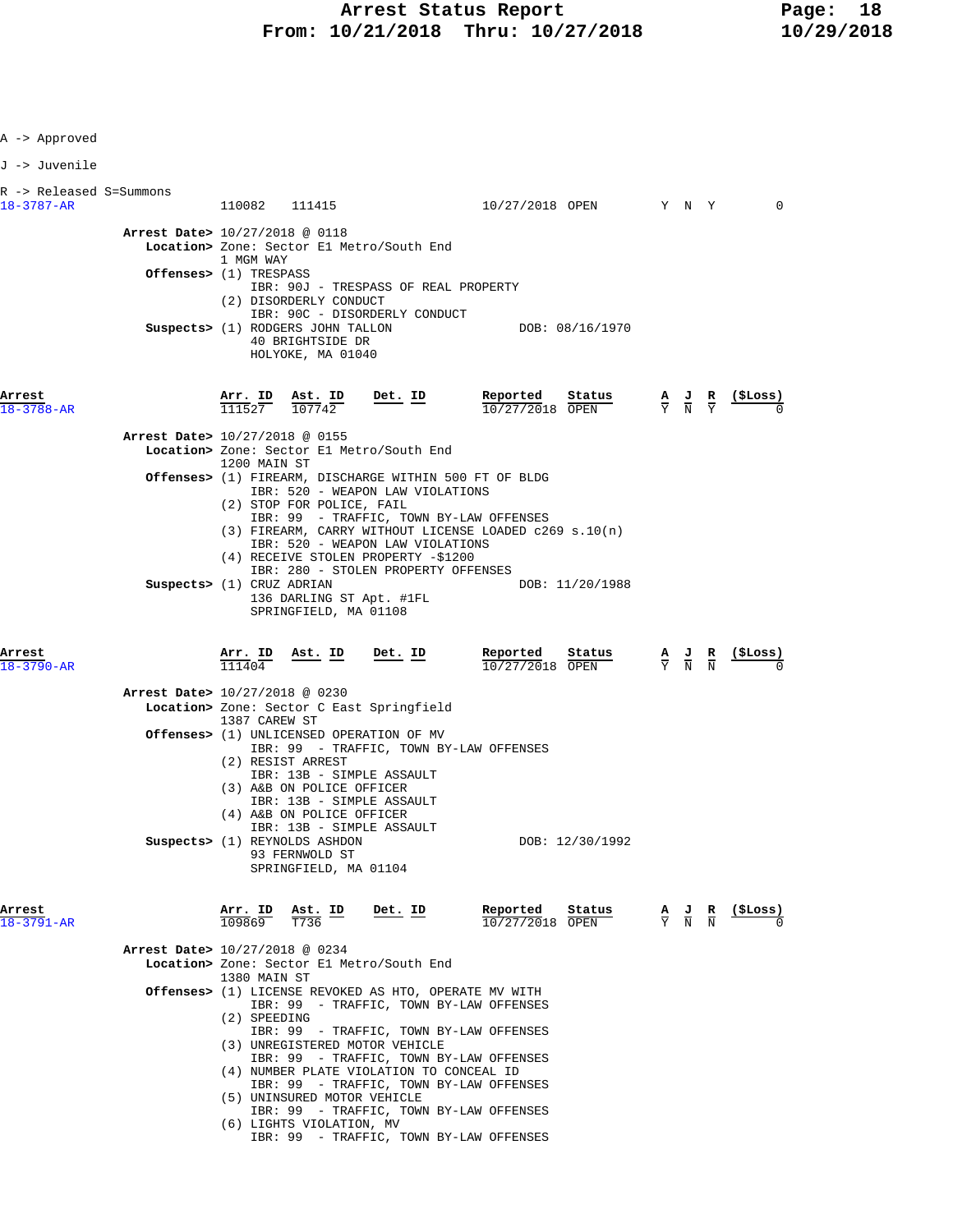| R -> Released S=Summons | $\frac{\texttt{Arr.}}{111527}$ | Suspects> (1) MEMINGER CHRISTOPHER D<br>20 COLUMBIA TER | (7) GIVING FALSE NAME, OPER. OF M/V<br>IBR: 90Z - ALL OTHER OFFENSES<br>SPRINGFIELD, MA 01104-3627                                                                                                                                                                                                             | DOB: 12/16/1989                                                                                                                                                                                                                                                                                                                                                                                                                                                                                                                                                                                                                                                                                                                                                                      |                                                                                                                                                                                                                                                                                                                                                                                  |                               |                                                                                                                                                                                                    |
|-------------------------|--------------------------------|---------------------------------------------------------|----------------------------------------------------------------------------------------------------------------------------------------------------------------------------------------------------------------------------------------------------------------------------------------------------------------|--------------------------------------------------------------------------------------------------------------------------------------------------------------------------------------------------------------------------------------------------------------------------------------------------------------------------------------------------------------------------------------------------------------------------------------------------------------------------------------------------------------------------------------------------------------------------------------------------------------------------------------------------------------------------------------------------------------------------------------------------------------------------------------|----------------------------------------------------------------------------------------------------------------------------------------------------------------------------------------------------------------------------------------------------------------------------------------------------------------------------------------------------------------------------------|-------------------------------|----------------------------------------------------------------------------------------------------------------------------------------------------------------------------------------------------|
|                         |                                |                                                         |                                                                                                                                                                                                                                                                                                                |                                                                                                                                                                                                                                                                                                                                                                                                                                                                                                                                                                                                                                                                                                                                                                                      |                                                                                                                                                                                                                                                                                                                                                                                  |                               |                                                                                                                                                                                                    |
|                         |                                |                                                         |                                                                                                                                                                                                                                                                                                                |                                                                                                                                                                                                                                                                                                                                                                                                                                                                                                                                                                                                                                                                                                                                                                                      |                                                                                                                                                                                                                                                                                                                                                                                  |                               |                                                                                                                                                                                                    |
|                         |                                |                                                         |                                                                                                                                                                                                                                                                                                                |                                                                                                                                                                                                                                                                                                                                                                                                                                                                                                                                                                                                                                                                                                                                                                                      |                                                                                                                                                                                                                                                                                                                                                                                  |                               |                                                                                                                                                                                                    |
|                         |                                | $\frac{\texttt{Ast.}}{107742}$                          | <u>Det. ID</u>                                                                                                                                                                                                                                                                                                 | Reported<br>Status<br>$10/27/2018$ OPEN                                                                                                                                                                                                                                                                                                                                                                                                                                                                                                                                                                                                                                                                                                                                              | $\frac{\mathbf{A}}{\mathbf{Y}}$ $\frac{\mathbf{J}}{\mathbf{N}}$ $\frac{\mathbf{R}}{\mathbf{N}}$                                                                                                                                                                                                                                                                                  |                               | (SLoss)                                                                                                                                                                                            |
|                         |                                | Arrest Date> 10/27/2018 @ 0230                          |                                                                                                                                                                                                                                                                                                                |                                                                                                                                                                                                                                                                                                                                                                                                                                                                                                                                                                                                                                                                                                                                                                                      |                                                                                                                                                                                                                                                                                                                                                                                  |                               |                                                                                                                                                                                                    |
|                         |                                |                                                         |                                                                                                                                                                                                                                                                                                                |                                                                                                                                                                                                                                                                                                                                                                                                                                                                                                                                                                                                                                                                                                                                                                                      |                                                                                                                                                                                                                                                                                                                                                                                  |                               |                                                                                                                                                                                                    |
|                         |                                |                                                         |                                                                                                                                                                                                                                                                                                                | DOB: 06/05/1994                                                                                                                                                                                                                                                                                                                                                                                                                                                                                                                                                                                                                                                                                                                                                                      |                                                                                                                                                                                                                                                                                                                                                                                  |                               |                                                                                                                                                                                                    |
|                         | Arr. ID<br>111415              | <u>Ast. ID</u>                                          | Det. ID                                                                                                                                                                                                                                                                                                        | Reported<br>Status<br>10/27/2018 OPEN                                                                                                                                                                                                                                                                                                                                                                                                                                                                                                                                                                                                                                                                                                                                                |                                                                                                                                                                                                                                                                                                                                                                                  |                               | (ŞLoss)                                                                                                                                                                                            |
|                         | MAIN ST                        |                                                         |                                                                                                                                                                                                                                                                                                                |                                                                                                                                                                                                                                                                                                                                                                                                                                                                                                                                                                                                                                                                                                                                                                                      |                                                                                                                                                                                                                                                                                                                                                                                  |                               |                                                                                                                                                                                                    |
|                         |                                |                                                         |                                                                                                                                                                                                                                                                                                                |                                                                                                                                                                                                                                                                                                                                                                                                                                                                                                                                                                                                                                                                                                                                                                                      |                                                                                                                                                                                                                                                                                                                                                                                  |                               |                                                                                                                                                                                                    |
|                         |                                |                                                         |                                                                                                                                                                                                                                                                                                                | DOB: 09/23/1999                                                                                                                                                                                                                                                                                                                                                                                                                                                                                                                                                                                                                                                                                                                                                                      |                                                                                                                                                                                                                                                                                                                                                                                  |                               |                                                                                                                                                                                                    |
|                         | 104281                         | Ast. ID<br><b>B388</b>                                  | Det. ID                                                                                                                                                                                                                                                                                                        | Reported<br>Status<br>10/27/2018 OPEN                                                                                                                                                                                                                                                                                                                                                                                                                                                                                                                                                                                                                                                                                                                                                |                                                                                                                                                                                                                                                                                                                                                                                  |                               | (SLoss)                                                                                                                                                                                            |
|                         |                                |                                                         |                                                                                                                                                                                                                                                                                                                |                                                                                                                                                                                                                                                                                                                                                                                                                                                                                                                                                                                                                                                                                                                                                                                      |                                                                                                                                                                                                                                                                                                                                                                                  |                               |                                                                                                                                                                                                    |
|                         |                                |                                                         |                                                                                                                                                                                                                                                                                                                |                                                                                                                                                                                                                                                                                                                                                                                                                                                                                                                                                                                                                                                                                                                                                                                      |                                                                                                                                                                                                                                                                                                                                                                                  |                               |                                                                                                                                                                                                    |
|                         |                                |                                                         | Det. ID                                                                                                                                                                                                                                                                                                        | Reported<br>Status                                                                                                                                                                                                                                                                                                                                                                                                                                                                                                                                                                                                                                                                                                                                                                   |                                                                                                                                                                                                                                                                                                                                                                                  |                               |                                                                                                                                                                                                    |
|                         |                                | 050444                                                  |                                                                                                                                                                                                                                                                                                                | $\overline{10/27/20}18$ OPEN                                                                                                                                                                                                                                                                                                                                                                                                                                                                                                                                                                                                                                                                                                                                                         |                                                                                                                                                                                                                                                                                                                                                                                  |                               |                                                                                                                                                                                                    |
|                         |                                | MAIN ST                                                 | (3) RESIST ARREST<br>Suspects> (1) WALKER BRANDON<br>Arrest Date> 10/27/2018 @ 0300<br>(5) RESIST ARREST<br>Suspects> (1) BRADWAY AUTUMN<br>80 SEYMOUR AVE<br>Arr. ID<br>Arrest Date> 10/27/2018 @ 1838<br>477 ST JAMES AVE<br>Arr. ID Ast. ID<br>101389<br>Arrest Date> 10/27/2018 @ 2225<br>151 LITTLETON ST | Location> Zone: Sector El Metro/South End<br>Offenses> (1) DISORDERLY CONDUCT<br>IBR: 90C - DISORDERLY CONDUCT<br>IBR: 90Z - ALL OTHER OFFENSES<br>IBR: 13B - SIMPLE ASSAULT<br>(4) WIRETAP, UNLAWFUL<br>IBR: 90Z - ALL OTHER OFFENSES<br>878 WORTHINGTON ST Apt. #3R<br>SPRINGFIELD, MA<br>Location> Zone: Sector El Metro/South End<br><b>Offenses&gt;</b> (1) A&B ON POLICE OFFICER<br>IBR: 13B - SIMPLE ASSAULT<br>(2) DISORDERLY CONDUCT<br>IBR: 90C - DISORDERLY CONDUCT<br>IBR: 13B - SIMPLE ASSAULT<br>SPRINGFIELD, MA<br>Location> Zone: Sector F1 McKnight/Bay<br>IBR: 90Z - ALL OTHER OFFENSES<br>Suspects> (1) NUNEZ RICHARD PAUL<br>474 LIBERTY ST Apt. #4L<br>SPRINGFIELD, MA<br>Location> Zone: Sector B2 Liberty Heights<br>Offenses> (1) UNLICENSED OPERATION OF MV | (2) Police Officer, Interfere with<br>(3) LIQUOR, PERSON UNDER 21 ATTEMPT PROCURE<br>IBR: 90G - LIQUOR LAW VIOLATIONS<br>(4) Liquor purchase identification cards<br>IBR: 90G - LIQUOR LAW VIOLATIONS<br><b>Offenses&gt;</b> (1) ARREST WARRANT (NUMBER PLATE VIOLATION)<br>DOB: 09/01/1978<br>IBR: 99 - TRAFFIC, TOWN BY-LAW OFFENSES<br>(2) HARSH AND OBJECTIONABLE NOISE, M/V | IBR: 90Z - ALL OTHER OFFENSES | $\frac{A}{Y}$ $\frac{J}{N}$ $\frac{R}{N}$<br>$\frac{\mathbf{A}}{\mathbf{Y}}$ $\frac{\mathbf{J}}{\mathbf{N}}$ $\frac{\mathbf{R}}{\mathbf{N}}$<br>$\frac{A}{Y}$ $\frac{J}{N}$ $\frac{R}{N}$ (\$Loss) |